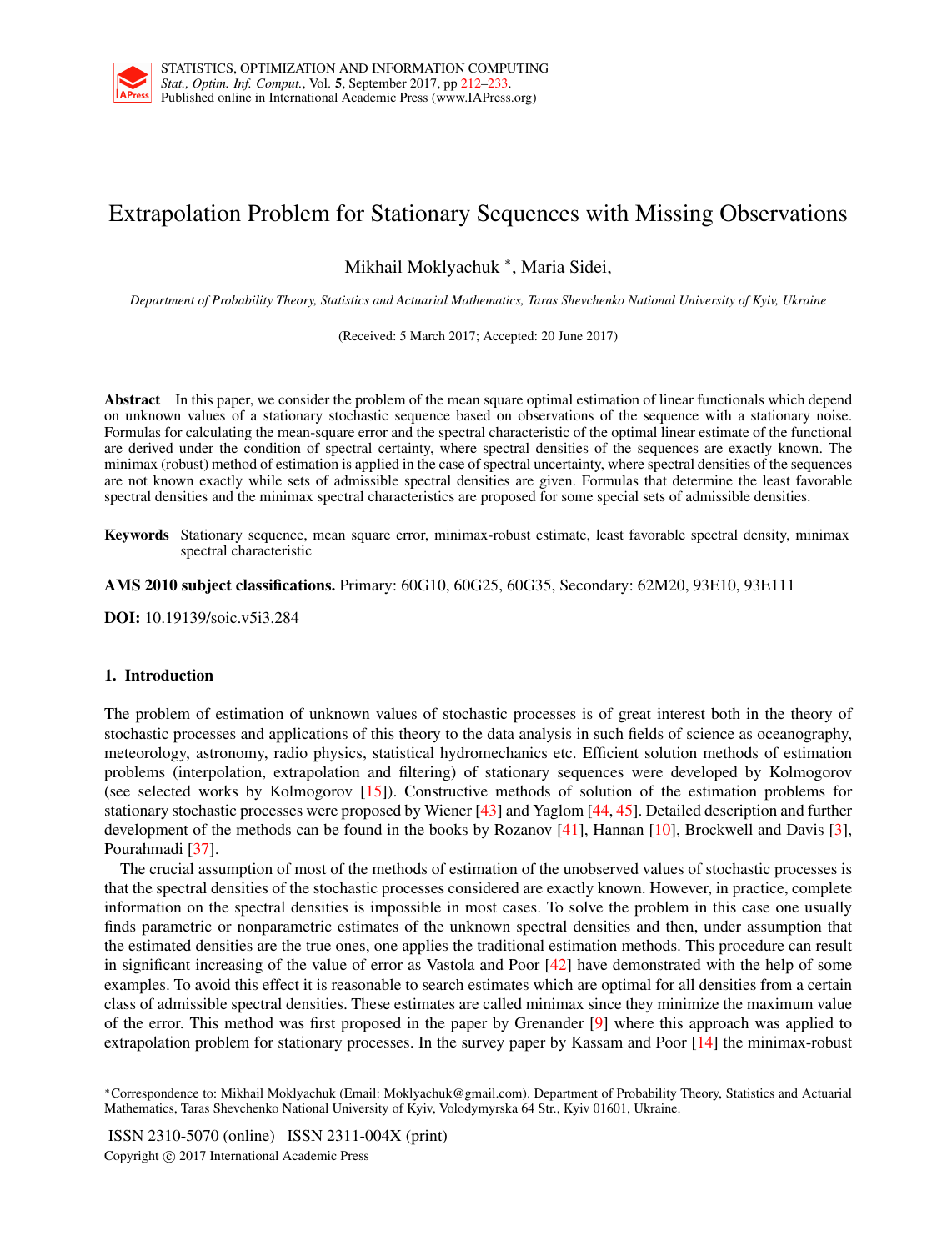methods of data processing are described and several models of spectral uncertainty are analysed. A method of solution of problems of minimax extrapolation and interpolation of stationary sequences which is based on convex optimization methods is proposed in the works by Franke [5], Franke and Poor [6]. This approach makes it possible to find equations that determine the least favorable spectral densities for different classes of densities.

In the papers by Moklyachuk [23]-[27] the problem of optimal estimation of the functionals which depend on the unknown values of stationary processes were investigated. Solution methods of interpolation, extrapolation and filtering problems for periodically correlated stochastic processes are described in the book by Moklyachuk and Golichenko [28]. The corresponding estimation problems for vector-valued stationary processes are described in the book by Moklyachuk and Masyutka [29]. Estimation problems for functionals which depend on the unknown values of stochastic sequences with stationary increments were investigated by Luz and Moklyachuk [17]-[22]. The problems of estimation of stationary sequences and processes with missing values were investigated by Moklyachuk and Sidei [30]-[35]. Prediction problems for stationary processes with missing observations were investigated in works by Cheng et al. [4], Bondon [1, 2], Kasahara et al. [13], Pourahmadi et al. [38], Pelagatti [36].

In this paper we present results of investigation of the problem of the mean-square optimal estimation of the linear functional  $A\xi = \sum^{\infty}$  $\sum_{j=0} a(j)\xi(j)$  which depends on the unknown values of a stationary sequence  $\{\xi(j), j \in \mathbb{Z}\}\$  from

observations of the sequence  $\xi(j) + \eta(j)$  at points  $j \in \mathbb{Z} \setminus S = \{..., -2, -1\} \setminus S$ ,  $S = \bigcup_{j=1}^{s}$  $\bigcup_{l=1}$  { $-M_l - N_l, -M_l -$ 

 $N_l + 1, \ldots, -M_l$ ,  $M_l = \sum_{k=1}^{l} (N_k + K_k)$ ,  $N_0 = 0$ ,  $K_0 = 0$ . The problem is investigated in the case of spectral certainty where the spectral densities of the sequences  $\{\xi(j), j \in \mathbb{Z}\}\$  and  $\{\eta(j), j \in \mathbb{Z}\}\$  are exactly known and in the case of spectral uncertainty where the spectral densities are not exactly known while a set of admissible spectral densities is given.

## 2. Hilbert space projection method of extrapolation

Let  $\{\xi(j), j \in \mathbb{Z}\}\$  and  $\{\eta(j), j \in \mathbb{Z}\}\$  be stationary stochastic sequences with zero mean values:  $E\xi(j) = 0$ ,  $E\eta(j) = 0$ 0 and correlation functions which admit the spectral decomposition (see Gikhman and Skorohod [8])

$$
R_{\xi}(k) = E\xi(j+k)\overline{\xi(j)} = \frac{1}{2\pi} \int_{-\pi}^{\pi} e^{ik\lambda} f(\lambda) d\lambda, \quad R_{\xi\eta}(k) = E\xi(j+k)\overline{\eta(j)} = \frac{1}{2\pi} \int_{-\pi}^{\pi} e^{ik\lambda} f_{\xi\eta}(\lambda) d\lambda,
$$
  

$$
R_{\eta\xi}(k) = E\eta(j+k)\overline{\xi(j)} = \frac{1}{2\pi} \int_{-\pi}^{\pi} e^{ik\lambda} f_{\eta\xi}(\lambda) d\lambda, \quad R_{\eta}(k) = E\eta(j+k)\overline{\eta(j)} = \frac{1}{2\pi} \int_{-\pi}^{\pi} e^{ik\lambda} g(\lambda) d\lambda,
$$

where  $f(\lambda)$ ,  $f_{\xi\eta}(\lambda)$ ,  $f_{\eta\xi}(\lambda)$ ,  $g(\lambda)$  are spectral densities of the stationary sequences such that the minimality condition holds true

$$
\int_{-\pi}^{\pi} \frac{1}{f(\lambda) + f_{\xi\eta}(\lambda) + f_{\eta\xi}(\lambda) + g(\lambda)} d\lambda < \infty. \tag{1}
$$

This condition guarantees that the mean-square error of the mean-square optimal estimate of the functional is nonzero (see Rozanov [41]).

Stationary sequences *ξ*(*j*) and *η*(*j*) admit spectral decomposition (see Gikhman and Skorohod [8]; Karhunen  $[12]$ 

$$
\xi(j) = \int_{-\pi}^{\pi} e^{ij\lambda} Z_{\xi}(d\lambda), \qquad \eta(j) = \int_{-\pi}^{\pi} e^{ij\lambda} Z_{\eta}(d\lambda), \tag{2}
$$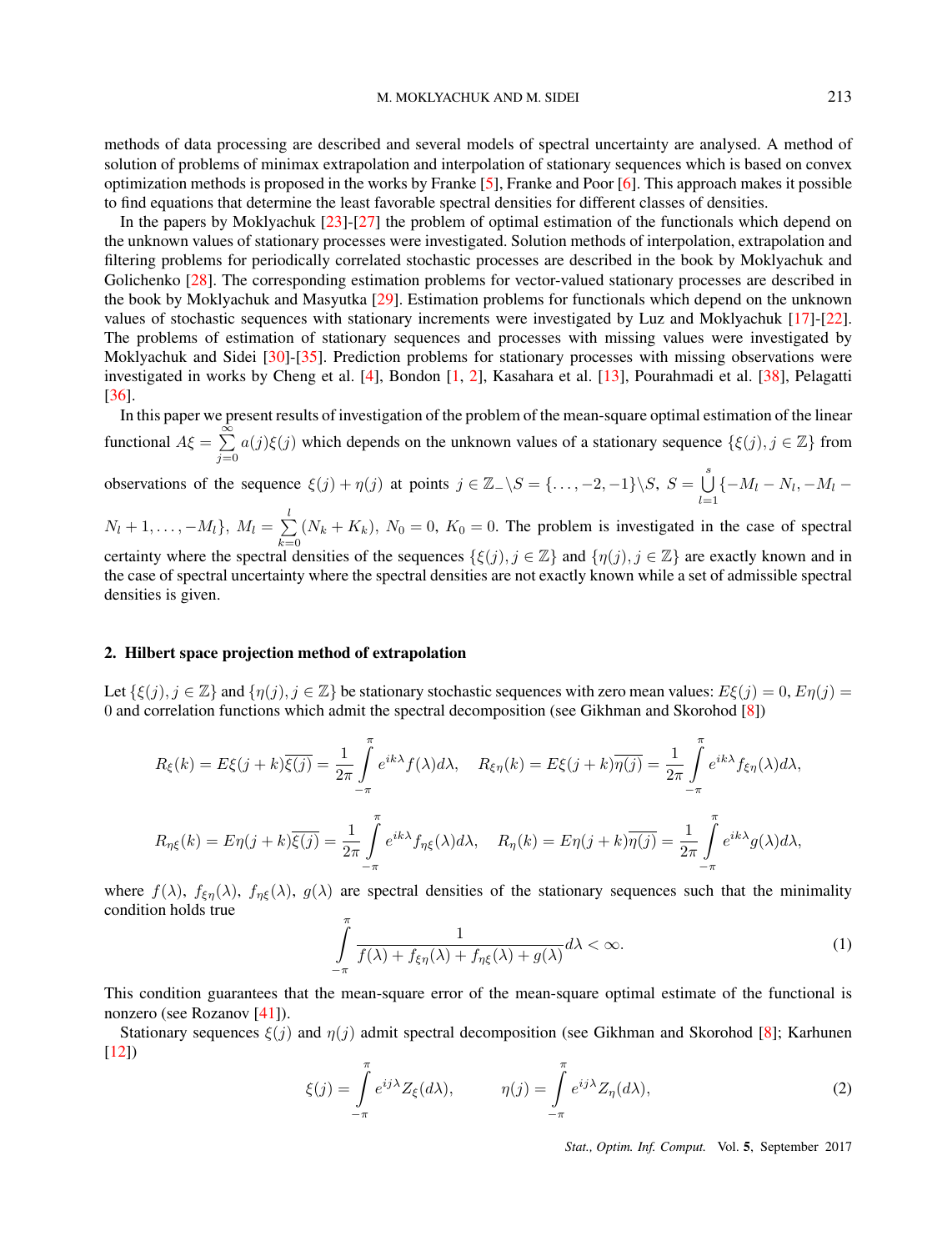where  $Z_{\xi}(d\lambda)$  and  $Z_{\eta}(d\lambda)$  are orthogonal stochastic measures such that the following relations hold true

$$
EZ_{\xi}(\Delta_1)\overline{Z_{\xi}(\Delta_2)} = \frac{1}{2\pi} \int_{\Delta_1 \cap \Delta_2} f(\lambda) d\lambda, \quad EZ_{\xi}(\Delta_1)\overline{Z_{\eta}}(\Delta_2) = \frac{1}{2\pi} \int_{\Delta_1 \cap \Delta_2} f_{\xi\eta}(\lambda) d\lambda,
$$
  

$$
EZ_{\eta}(\Delta_1)\overline{Z_{\xi}}(\Delta_2) = \frac{1}{2\pi} \int_{\Delta_1 \cap \Delta_2} f_{\eta\xi}(\lambda) d\lambda, \quad EZ_{\eta}(\Delta_1)\overline{Z_{\eta}}(\Delta_2) = \frac{1}{2\pi} \int_{\Delta_1 \cap \Delta_2} g(\lambda) d\lambda.
$$

Consider the problem of mean-square optimal linear estimation of the functional

$$
A\xi = \sum_{j=0}^{\infty} a(j)\xi(j)
$$

which depends on the unknown values of the sequence  $\{\xi(j), j \in \mathbb{Z}\}\$  from observations of the sequence  $\xi(j) + \eta(j)$ at points  $j \in \mathbb{Z}_- \backslash S$ , where  $S = \bigcup_{i=1}^s S_i$  $\bigcup_{l=1} \{-M_l - N_l, \ldots, -M_l\}.$ 

Making use of the spectral decomposition (2) of the sequence  $\xi(j)$  we can represent the functional  $A\xi$  in the form

$$
A\xi = \int_{-\pi}^{\pi} A(e^{i\lambda}) Z_{\xi}(d\lambda), \quad A(e^{i\lambda}) = \sum_{j=0}^{\infty} a(j) e^{ij\lambda}.
$$

We will suppose that the coefficients  $\{a(j), j = 0, 1, ...\}$  which determine the functional  $A\xi$  are such that the following conditions

$$
\sum_{k=0}^{\infty} |a(k)| < \infty, \quad \sum_{k=0}^{\infty} (k+1) |a(k)|^2 < \infty \tag{3}
$$

are satisfied. The first condition ensures that the functional  $A\xi$  has a finite second moment since  $E|A\xi|^2 \le$  $R_{\xi}(0) \left( \sum_{k=0}^{\infty} \right)$  $|a(k)|$ <sup>2</sup>. The second condition ensures the compactness in  $\ell_2$  of the operators that will be defined below.

Denote by *Aξ*ˆ the optimal linear estimate of the functional *Aξ* from the known observations of the sequence *ξ*(*j*) + *η*(*j*) at points *j* ∈ Z− $\setminus$ *S*. Since the spectral densities of the stationary sequences *ξ*(*j*) and *η*(*j*) are known, we can use the Hilbert space method proposed by A. N. Kolmogorov (see selected works by Kolmogorov [15]) to find the estimate  $A$ ξ.

Consider values  $\xi(j)$  and  $\eta(j)$  of the sequences as elements of the Hilbert space  $H = L_2(\Omega, \mathcal{F}, P)$  generated by random variables *ξ* with 0 mathematical expectations, *Eξ* = 0, finite variations, *E|ξ|* <sup>2</sup> *< ∞*, and inner product  $(\xi, \eta) = E\xi\overline{\eta}$ . Denote by  $H^s(\xi + \eta)$  the closed linear subspace generated by elements  $\{\xi(j) + \eta(j) : j \in \mathbb{Z}_+\setminus S\}$ in the Hilbert space  $H = L_2(\Omega, \mathcal{F}, P)$ . Let  $L_2(f + g)$  be the Hilbert space of complex-valued functions that are square-integrable with respect to the measure whose density is  $f(\lambda) + f_{\xi\eta}(\lambda) + f_{\eta\xi}(\lambda) + g(\lambda)$ . Denote by  $L_2^s(f+g)$  the subspace of  $L_2(f+g)$  generated by functions  $\{e^{ij\lambda}, j \in \mathbb{Z}_-\setminus S\}$ .

The mean-square optimal linear estimate  $\hat{A}\xi$  of the functional  $A\xi$  from observations of the sequence  $\xi(j) + \eta(j)$ is of the form

$$
\hat{A}\xi = \int_{-\pi}^{\pi} h(e^{i\lambda})(Z_{\xi}(d\lambda) + Z_{\eta}(d\lambda)),\tag{4}
$$

where  $h(e^{i\lambda}) \in L_2^s(f+g)$  is the spectral characteristic of the estimate.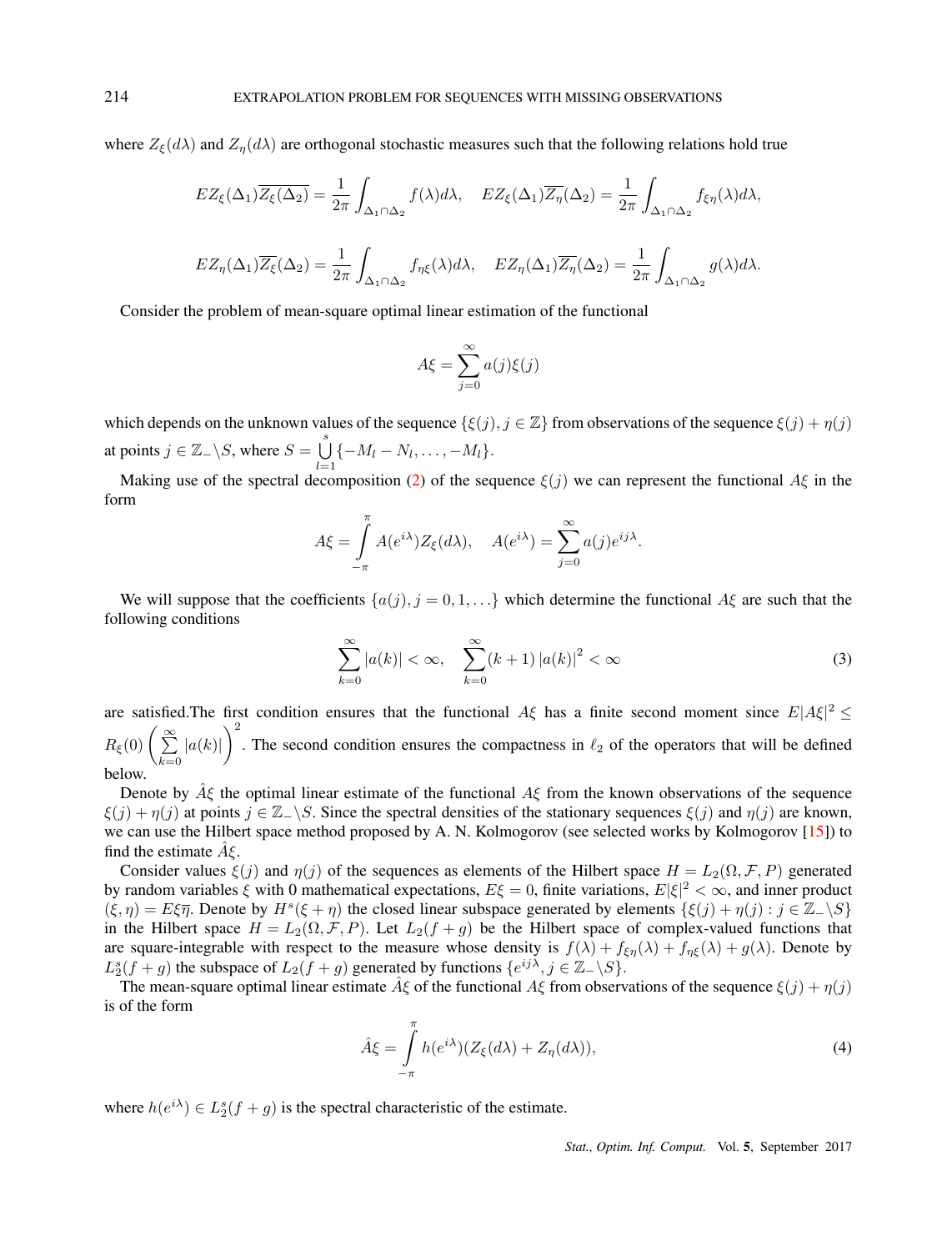The mean-square error of the estimate *Aξ*ˆ is given by the formula

$$
\Delta(h;F) = E \left| A\xi - \hat{A}\xi \right|^2 =
$$
\n
$$
= \frac{1}{2\pi} \int_{-\pi}^{\pi} \left| A(e^{i\lambda}) - h(e^{i\lambda}) \right|^2 f(\lambda) d\lambda + \frac{1}{2\pi} \int_{-\pi}^{\pi} \left| h(e^{i\lambda}) \right|^2 g(\lambda) d\lambda
$$
\n
$$
- \frac{1}{2\pi} \int_{-\pi}^{\pi} \left( A(e^{i\lambda}) - h(e^{i\lambda}) \right) \overline{h(e^{i\lambda})} f_{\xi\eta}(\lambda) d\lambda - \frac{1}{2\pi} \int_{-\pi}^{\pi} \overline{A(e^{i\lambda}) - h(e^{i\lambda})} h(e^{i\lambda}) f_{\eta\xi}(\lambda) d\lambda
$$
\n
$$
= \frac{1}{2\pi} \int_{-\pi}^{\pi} \left( A(e^{i\lambda}) - h(e^{i\lambda}), - h(e^{i\lambda}) \right) F(\lambda) \left( \overline{A(e^{i\lambda}) - h(e^{i\lambda})}, \overline{-h(e^{i\lambda})} \right)^{\top} d\lambda,
$$
\n(5)

where  $F(\lambda) = \begin{pmatrix} f(\lambda) & f_{\xi\eta}(\lambda) \\ f_{\xi\eta}(\lambda) & g(\lambda) \end{pmatrix}$ *f*<sub>*ηξ*</sub>( $λ$ ) *g*( $λ$ ) ) is the spectral density matrix.

According to the Hilbert space orthogonal projection method the optimal linear estimate of the functional *Aξ* is a projection of the element  $A\xi$  of the subspace *H* on the space  $H^s(\xi + \eta)$ . The projection is determined by the following conditions:

$$
1)\hat{A}\xi \in H^{s}(\xi + \eta),
$$
  

$$
2)A\xi - \hat{A}\xi \perp H^{s}(\xi + \eta).
$$

It follows from the second condition that the spectral characteristic *h*(*e iλ*) of the optimal linear estimate *Aξ*ˆ for any  $j \in \mathbb{Z}$   $\setminus$ *S* satisfies equations

$$
E\left[\left(A\xi - \hat{A}\xi\right)\left(\overline{\xi(j)} + \overline{\eta(j)}\right)\right] =
$$
  
=  $\frac{1}{2\pi} \int_{-\pi}^{\pi} \left(A(e^{i\lambda}) - h(e^{i\lambda})\right) e^{-ij\lambda} f(\lambda) d\lambda - \frac{1}{2\pi} \int_{-\pi}^{\pi} h(e^{i\lambda}) e^{-ij\lambda} f_{\eta\xi}(\lambda) d\lambda +$   
+  $\frac{1}{2\pi} \int_{-\pi}^{\pi} \left(A(e^{i\lambda}) - h(e^{i\lambda})\right) e^{-ij\lambda} f_{\xi\eta}(\lambda) d\lambda - \frac{1}{2\pi} \int_{-\pi}^{\pi} h(e^{i\lambda}) e^{-ij\lambda} g(\lambda) d\lambda = 0.$ 

The last relation can be written in the form

$$
\frac{1}{2\pi} \int_{-\pi}^{\pi} \left[ A(e^{i\lambda})(f(\lambda) + f_{\xi\eta}(\lambda)) - h(e^{i\lambda})(f(\lambda) + f_{\xi\eta}(\lambda) + f_{\eta\xi}(\lambda) + g(\lambda)) \right] e^{-ij\lambda} d\lambda = 0, \quad j \in \mathbb{Z}_-\backslash S.
$$

Hence the function  $[A(e^{i\lambda})(f(\lambda) + f_{\xi\eta}(\lambda)) - h(e^{i\lambda})(f(\lambda) + f_{\xi\eta}(\lambda) + f_{\eta\xi}(\lambda) + g(\lambda))]$  is of the form

$$
A(e^{i\lambda})(f(\lambda) + f_{\xi\eta}(\lambda)) - h(e^{i\lambda})(f(\lambda) + f_{\xi\eta}(\lambda) + f_{\eta\xi}(\lambda) + g(\lambda)) = C(e^{i\lambda}),
$$
  

$$
C(e^{i\lambda}) = \sum_{j \in T} c(j)e^{ij\lambda},
$$

where  $T = S \cup \{0, 1, \ldots\}$ , and  $c(j), j \in T$  are unknown coefficients that should be determined.

From the last relation we deduce that the spectral characteristic of the optimal linear estimate *Aξ*ˆ is of the form

$$
h(e^{i\lambda}) = A(e^{i\lambda}) \frac{f(\lambda) + f_{\xi\eta}(\lambda)}{f_{\zeta}(\lambda)} - C(e^{i\lambda}) \frac{1}{f_{\zeta}(\lambda)},
$$
\n(6)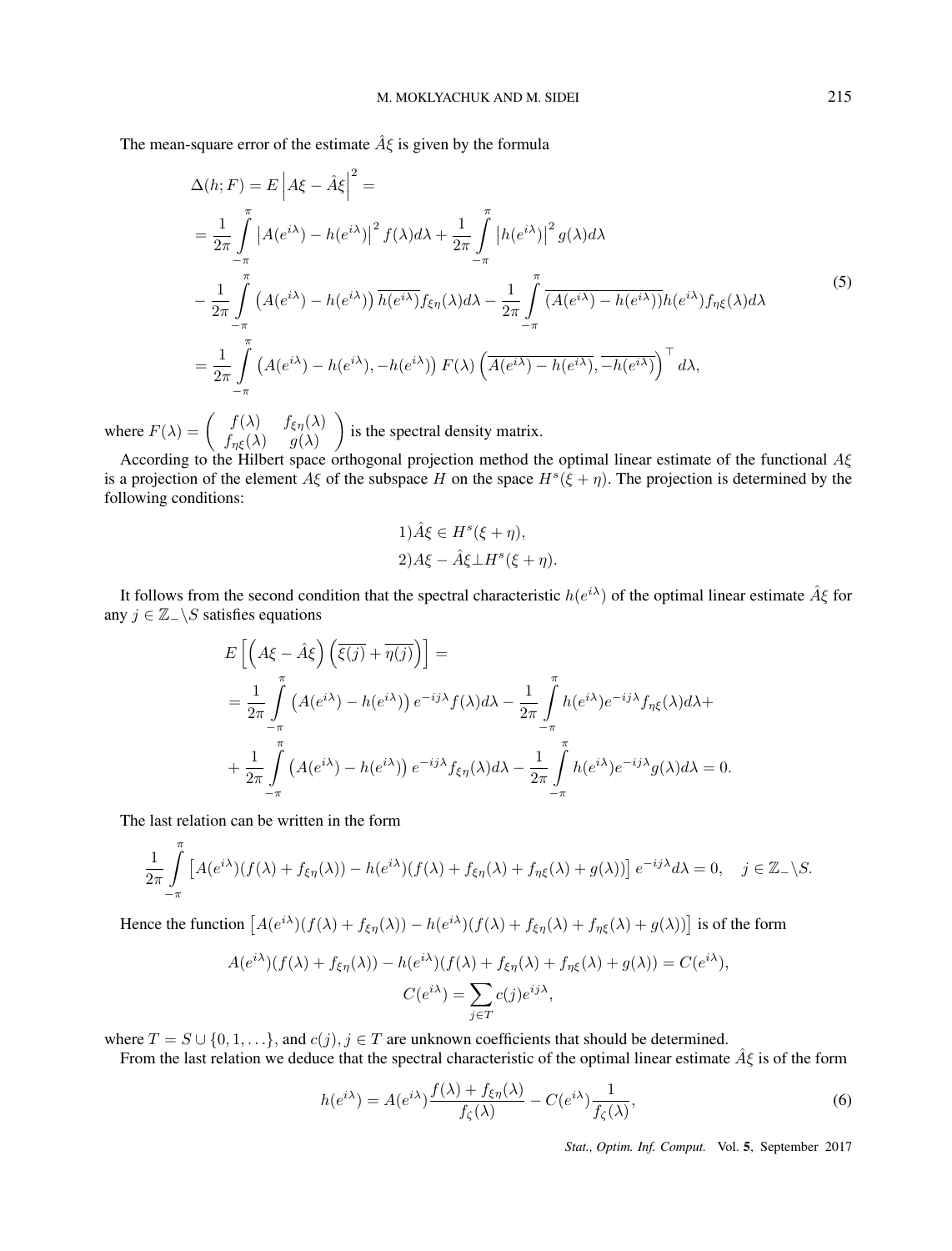where  $f_{\zeta}(\lambda) = f(\lambda) + f_{\xi\eta}(\lambda) + f_{\eta\xi}(\lambda) + g(\lambda)$ .

From the first condition,  $\hat{A}\xi \in H^s(\xi + \eta)$ , which determines the optimal estimate of the functional  $A\xi$ , it follows that

$$
\frac{1}{2\pi} \int_{-\pi}^{\pi} h(e^{i\lambda}) e^{-ij\lambda} d\lambda = 0, j \in T,
$$

namely

$$
\frac{1}{2\pi} \int_{-\pi}^{\pi} \left( A(e^{i\lambda}) \frac{f(\lambda) + f_{\xi\eta}(\lambda)}{f_{\zeta}(\lambda)} - C(e^{i\lambda}) \frac{1}{f_{\zeta}(\lambda)} \right) e^{-ij\lambda} d\lambda = 0, \quad j \in T.
$$

Disclose brackets and write the last equation in the form

$$
\sum_{k=0}^{\infty} a(k) \frac{1}{2\pi} \int_{-\pi}^{\pi} \frac{e^{i(k-j)\lambda} (f(\lambda) + f_{\xi\eta}(\lambda))}{f_{\zeta}(\lambda)} d\lambda - \sum_{l \in T} c(l) \frac{1}{2\pi} \int_{-\pi}^{\pi} \frac{e^{i(l-j)\lambda}}{f_{\zeta}(\lambda)} d\lambda = 0, \quad j \in T.
$$
 (7)

Let us introduce the Fourier coefficients of the functions

$$
b_{k-j} = \frac{1}{2\pi} \int_{-\pi}^{\pi} e^{-i(k-j)\lambda} \frac{1}{f(\lambda) + f_{\xi\eta}(\lambda) + f_{\eta\xi}(\lambda) + g(\lambda)} d\lambda;
$$
  

$$
r_{k-j} = \frac{1}{2\pi} \int_{-\pi}^{\pi} e^{-i(k-j)\lambda} \frac{f(\lambda) + f_{\xi\eta}(\lambda)}{f(\lambda) + f_{\xi\eta}(\lambda) + f_{\eta\xi}(\lambda) + g(\lambda)} d\lambda;
$$
  

$$
q_{k-j} = \frac{1}{2\pi} \int_{-\pi}^{\pi} e^{-i(k-j)\lambda} \frac{f(\lambda)g(\lambda) - f_{\xi\eta}(\lambda)f_{\eta\xi}(\lambda)}{f(\lambda) + f_{\xi\eta}(\lambda) + f_{\eta\xi}(\lambda) + g(\lambda)} d\lambda.
$$
  
(8)

Denote by  $\vec{\mathbf{a}} = (0, 0, \dots, 0, \vec{a})$  vector with zero first  $|S| = \sum_{i=1}^{s}$  $\sum_{k=1}^{n} (N_k + 1)$  components, and the last component  $\vec{a} = (a(0), a(1) \ldots)$  is constructed from coefficients which define the functional *A* $\xi$ .

Now we can represent relation (7) in the form

$$
\mathbf{R}\vec{\mathbf{a}} = \mathbf{B}\vec{\mathbf{c}},\tag{9}
$$

where  $\vec{c}$  is the vector constructed from the unknown coefficients  $c(k)$ ,  $k \in T$ , and the linear operator **B** in the space  $\ell_2$  is defined by the matrix

$$
B = \begin{pmatrix} B_{s,s} & B_{s,s-1} & \dots & B_{s,1} & B_{s,n} \\ B_{s-1,s} & B_{s-1,s-1} & \dots & B_{s-1,1} & B_{s-1,n} \\ \vdots & \vdots & \ddots & \vdots & \vdots \\ B_{1,s} & B_{1,s-1} & \dots & B_{1,1} & B_{1,n} \\ B_{n,s} & B_{n,s-1} & \dots & B_{n,1} & B_{n,n} \end{pmatrix},
$$

where elements in the last column and the last row are the matrices with the elements

$$
B_{l,n}(k,j) = b_{k-j}, \quad l = 1, 2, ..., s; k = -M_l - N_l, ..., -M_l; j = 0, 1, 2, ...,
$$
  
\n
$$
B_{n,m}(k,j) = b_{k-j}, \quad m = 1, 2, ..., s; k = 0, 1, 2, ..., j = -M_m - N_m, ..., -M_m,
$$
  
\n
$$
B_{n,n}(k,j) = b_{k-j}, \quad k, j = 0, 1, 2, ...,
$$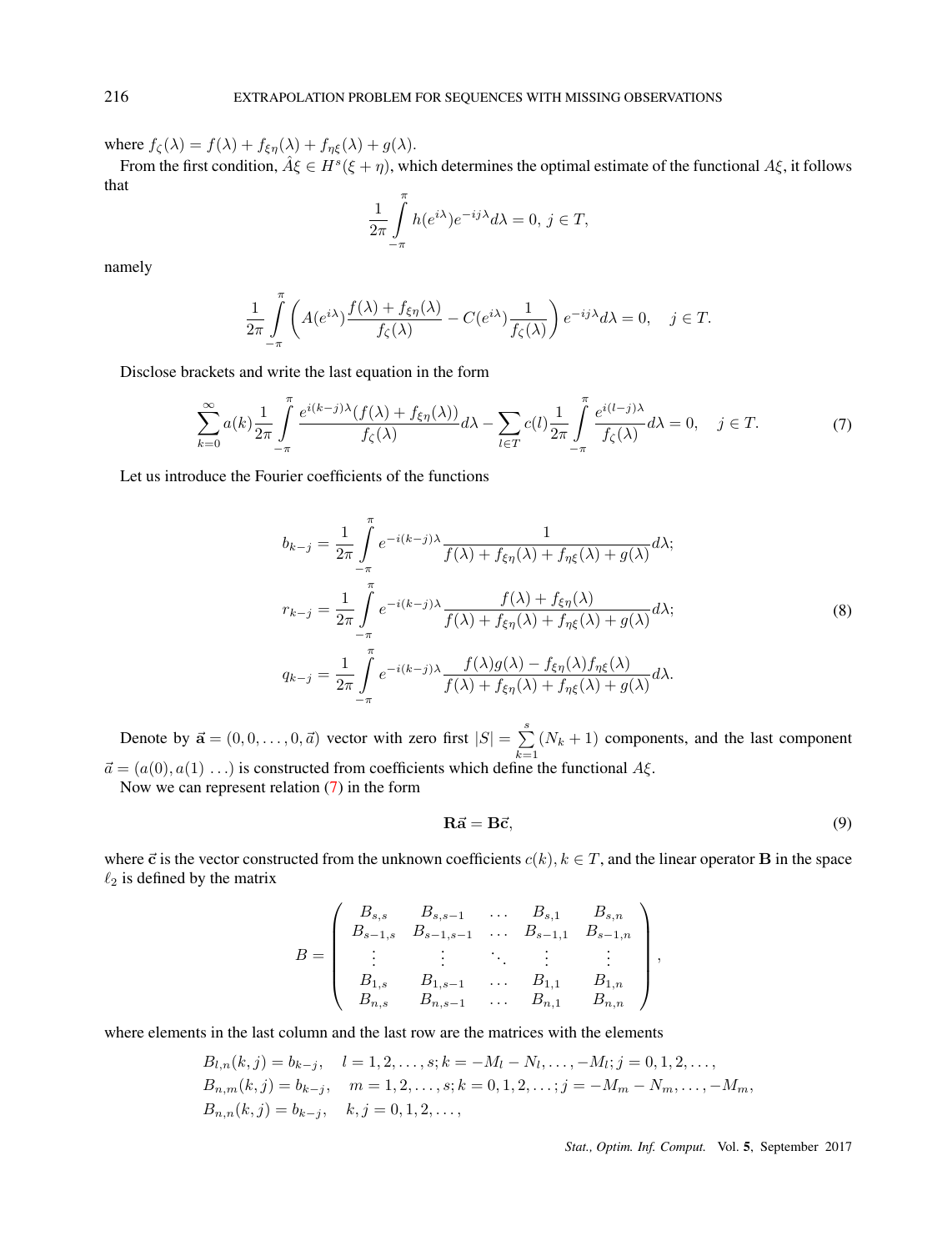and other elements of matrix *B* are matrices with elements of the form

$$
B_{l,m}(j,k) = b_{k-j}, \quad l,m = 1,2,\ldots,s; k = -M_l - N_l, \ldots, -M_l; j = -M_m - N_m, \ldots, -M_m,
$$

The linear operator **R** in the space  $\ell_2$  is defined by the corresponding matrix in the same manner. The unknown coefficients  $c(k)$ ,  $k \in T$ , which are determined by equation (9) can be calculated by the formula

$$
c(k) = (\mathbf{B}^{-1}\mathbf{R}\vec{\mathbf{a}})_k,
$$

where  $(B^{-1}R\vec{a})_k$  is the *k* component of the vector  $B^{-1}R\vec{a}$ . Hence the spectral characteristic  $h(e^{i\lambda})$  of the estimate *Aξ*ˆ can be calculated by the formula

$$
h(e^{i\lambda}) = A(e^{i\lambda}) \frac{f(\lambda) + f_{\xi\eta}(\lambda)}{f(\lambda) + f_{\xi\eta}(\lambda) + f_{\eta\xi}(\lambda) + g(\lambda)} - \frac{\sum_{k \in T} (\mathbf{B}^{-1} \mathbf{R}\vec{\mathbf{a}}) e^{ik\lambda}}{f(\lambda) + f_{\eta\xi}(\lambda) + f_{\eta\xi}(\lambda) + g(\lambda)}.
$$
(10)

The mean-square error of the estimate *Aξ*ˆ can be calculated by the formula (5) which can be represented in the form

$$
\Delta(h;F) = \Delta(h;f,g,f_{\epsilon\eta},f_{\eta\xi}) = E\left|A\xi - \hat{A}\xi\right|^2 =
$$
\n
$$
= \frac{1}{2\pi} \int_{-\pi}^{\pi} \left| A(e^{i\lambda}) \frac{f_{\eta\xi}(\lambda) + g(\lambda)}{f_{\zeta}(\lambda)} + C(e^{i\lambda}) \frac{1}{f_{\zeta}(\lambda)} \right|^2 f(\lambda) d\lambda
$$
\n
$$
+ \frac{1}{2\pi} \int_{-\pi}^{\pi} \left| A(e^{i\lambda}) \frac{f(\lambda) + f_{\xi\eta}(\lambda)}{f_{\zeta}(\lambda)} - C(e^{i\lambda}) \frac{1}{f_{\zeta}(\lambda)} \right|^2 g(\lambda) d\lambda
$$
\n
$$
- \frac{1}{2\pi} \int_{-\pi}^{\pi} \left( A(e^{i\lambda}) \frac{f_{\eta\xi}(\lambda) + g(\lambda)}{f_{\zeta}(\lambda)} + C(e^{i\lambda}) \frac{1}{f_{\zeta}(\lambda)} \right) \left( \frac{f(\lambda) + f_{\eta\xi}(\lambda)}{f_{\zeta}(\lambda)} - \frac{1}{C(e^{i\lambda})} \frac{1}{f_{\zeta}(\lambda)} \right) f_{\xi\eta}(\lambda) d\lambda
$$
\n
$$
- \frac{1}{2\pi} \int_{-\pi}^{\pi} \left( \frac{f_{\zeta}(\lambda) + g(\lambda) + g(\lambda)}{f_{\zeta}(\lambda)} + \frac{1}{C(e^{i\lambda})} \frac{1}{f_{\zeta}(\lambda)} \right) \left( A(e^{i\lambda}) \frac{f(\lambda) + f_{\epsilon\eta}(\lambda)}{f_{\zeta}(\lambda)} - C(e^{i\lambda}) \frac{1}{f_{\zeta}(\lambda)} \right) f_{\eta\xi}(\lambda) d\lambda
$$
\n
$$
= \frac{1}{2\pi} \int_{-\pi}^{\pi} |A(e^{i\lambda})|^2 \frac{f(\lambda)g(\lambda) - f_{\xi\eta}(\lambda) f_{\eta\xi}(\lambda)}{f_{\zeta}(\lambda)} d\lambda + \frac{1}{2\pi} \int_{-\pi}^{\pi} |C(e^{i\lambda})|^2 \frac{1}{f_{\zeta}(\lambda)} d\lambda
$$
\n
$$
= \frac{1}{2\pi} \int_{-\pi}^{\pi} \left| \sum_{j=0
$$

where  $\langle a, c \rangle = \sum a_k \overline{c}_k$  is the inner product in the space  $\ell_2$ .

*k* The linear operator **Q** in the space *ℓ*<sup>2</sup> is defined by the corresponding matrix in the same manner as operator **B** is defined.

Thus we obtain the following theorem.

## *Theorem 2.1*

Let  $\{\xi(j), j \in \mathbb{Z}\}\$  and  $\{\eta(j), j \in \mathbb{Z}\}\$  be stationary stochastic sequences with the spectral density matrix  $F(\lambda) =$  $\int f(\lambda) = f_{\xi\eta}(\lambda)$ *f*<sub>*ηξ*</sub>( $\lambda$ ) *g*( $\lambda$ ) and let the minimality condition (1) be satisfied. The spectral characteristic  $h(e^{i\lambda})$  and the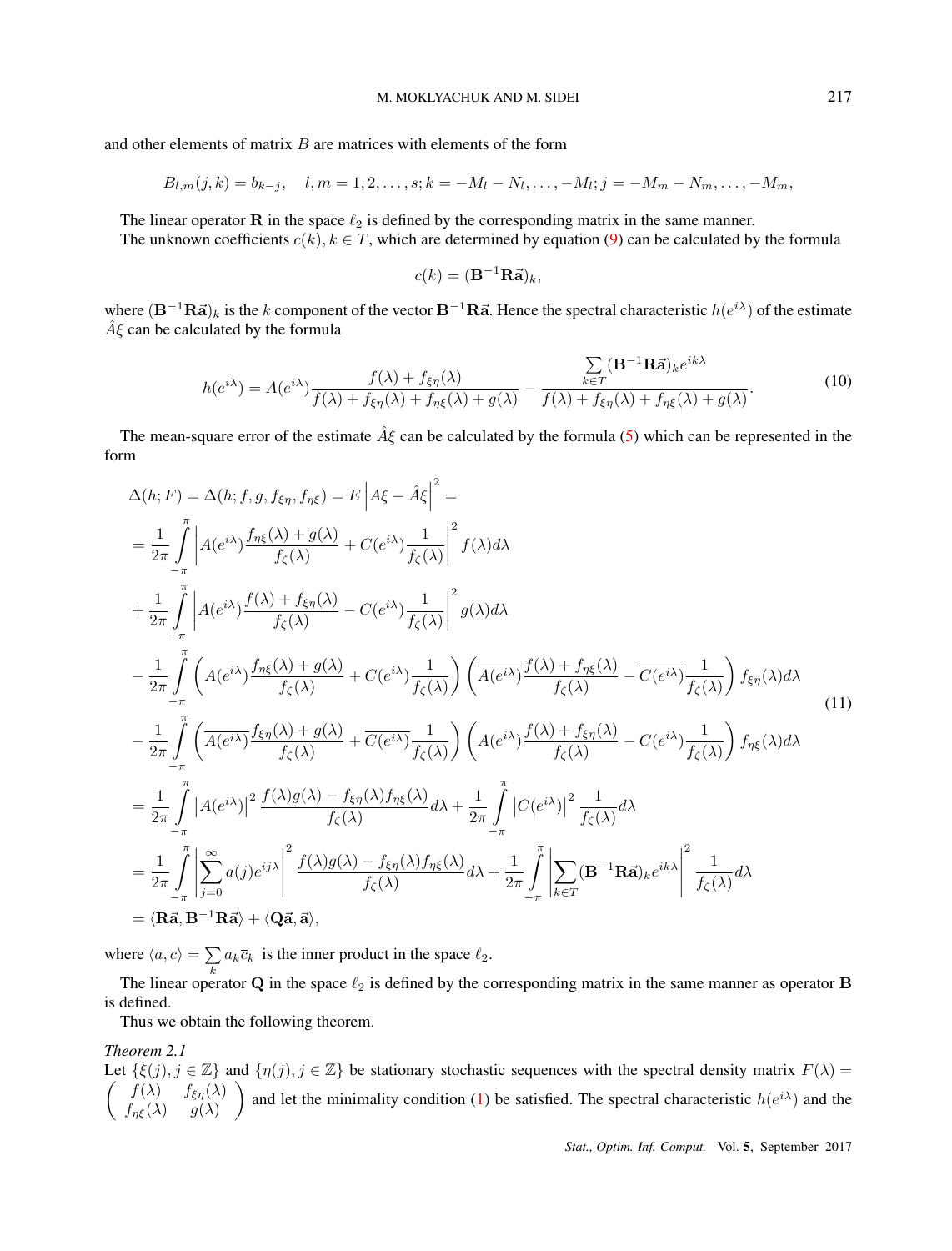mean-square error ∆(*h*; *F*) of the optimal linear estimate of the functional *Aξ* which depends on the unknown values of the sequence  $\xi(j)$  based on observations of the sequence  $\xi(j) + \eta(j)$ ,  $j \in \mathbb{Z} \setminus S$  can be calculated by formulas (10), (11).

The corresponding results can be obtained for the uncorrelated sequences. In this case the spectral densities  $f_{\xi\eta}(\lambda) = 0$ ,  $f_{\eta\xi}(\lambda) = 0$  and we get the following corollary.

*Corollary 2.1*

Let  $\{\xi(j), j \in \mathbb{Z}\}\$  and  $\{\eta(j), j \in \mathbb{Z}\}\$  be uncorrelated stationary stochastic sequences with spectral densities  $f(\lambda)$ and  $g(\lambda)$  which satisfy the minimality condition

$$
\int_{-\pi}^{\pi} (f(\lambda) + g(\lambda))^{-1} d\lambda < \infty. \tag{12}
$$

The spectral characteristic  $h(e^{i\lambda})$  and the mean-square error  $\Delta(f,g)$  of the optimal linear estimate of the functional *Aξ* which depends on unknown values of the sequence  $ξ(j)$  based on observations of the sequence  $ξ(j) + η(j)$ , *j* ∈ Z<sup>*−*</sup>  $\setminus$ *S* can be calculated by the formulas

$$
h(e^{i\lambda}) = A(e^{i\lambda}) \frac{f(\lambda)}{f(\lambda) + g(\lambda)} - \frac{\sum_{k \in T} (\mathbf{B}^{-1} \mathbf{R} \vec{\mathbf{a}})_k e^{ik\lambda}}{f(\lambda) + g(\lambda)},
$$
\n(13)

$$
\Delta(h; f, g) = E \left| A\xi - \hat{A}\xi \right|^2 = \frac{1}{2\pi} \int_{-\pi}^{\pi} \frac{\left| A(e^{i\lambda})g(\lambda) + \sum_{k \in T} (\mathbf{B}^{-1}\mathbf{R}\vec{\mathbf{a}})_{k}e^{ik\lambda} \right|^2}{(f(\lambda) + g(\lambda))^2} f(\lambda) d\lambda + \frac{1}{2\pi} \int_{-\pi}^{\pi} \frac{\left| A(e^{i\lambda})f(\lambda) - \sum_{k \in T} (\mathbf{B}^{-1}\mathbf{R}\vec{\mathbf{a}})_{k}e^{ik\lambda} \right|^2}{(f(\lambda) + g(\lambda))^2} g(\lambda) d\lambda = \langle \mathbf{R}\vec{\mathbf{a}}, \mathbf{B}^{-1}\mathbf{R}\vec{\mathbf{a}} \rangle + \langle \mathbf{Q}\vec{\mathbf{a}}, \vec{\mathbf{a}} \rangle, \tag{14}
$$

where B, R, Q are linear operators in the space  $\ell_2$  with elements  $b_{k-j}, r_{k-j}, q_{k-j}$  respectively which are defined by the Fourier coefficients of the functions

$$
b_{k-j} = \frac{1}{2\pi} \int_{-\pi}^{\pi} e^{-i(k-j)\lambda} \frac{1}{f(\lambda) + g(\lambda)} d\lambda;
$$
  

$$
r_{k-j} = \frac{1}{2\pi} \int_{-\pi}^{\pi} e^{-i(k-j)\lambda} \frac{f(\lambda)}{f(\lambda) + g(\lambda)} d\lambda;
$$
  

$$
q_{k-j} = \frac{1}{2\pi} \int_{-\pi}^{\pi} e^{-i(k-j)\lambda} \frac{f(\lambda)g(\lambda)}{f(\lambda) + g(\lambda)} d\lambda.
$$
 (15)

Consider the case where stationary sequence  $\{\xi(j), j \in \mathbb{Z}\}\$  is observed without noise. Since in this case  $g(\lambda) = 0$ , the spectral characteristic of the estimate *Aξ*ˆ is of the form

$$
h(e^{i\lambda}) = A(e^{i\lambda}) - C(e^{i\lambda})f^{-1}(\lambda),
$$
  
\n
$$
C(e^{i\lambda}) = \sum_{j \in T} c(j)e^{ij\lambda},
$$
\n(16)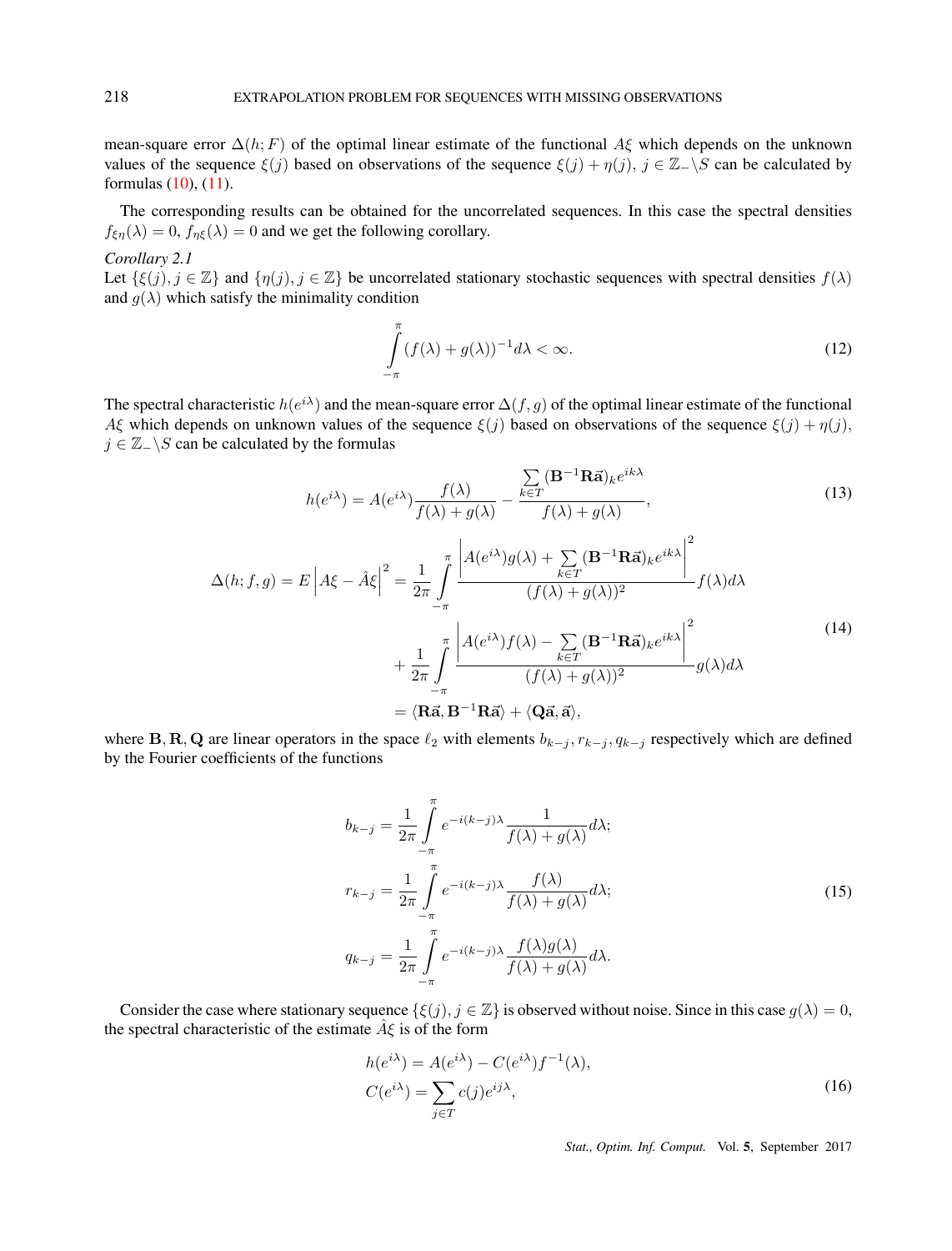and the system of equations (9) can be represented in the form

$$
\vec{\mathbf{a}} = \mathbf{B}\vec{\mathbf{c}},\tag{17}
$$

where **B** is the linear operator in the space *ℓ*<sup>2</sup> which is constructed with the help of the Fourier coefficients of the function  $(f(\lambda))^{-1}$  and is of the similar form as operators defined before.

Hence, the unknown coefficients  $c(j)$ ,  $j \in T$ , can be calculated by the formula

$$
c(j) = \left(\mathbf{B}^{-1}\vec{\mathbf{a}}\right)_j,
$$

where  $(B^{-1}\vec{a})_j$  is the *j* component of the vector  $B^{-1}\vec{a}$ , and the spectral characteristic of the estimate  $\hat{A}\xi$  is defined by the formula

$$
h(e^{i\lambda}) = \left(\sum_{j=0}^{\infty} a(j)e^{ij\lambda}\right) - \left(\sum_{j\in T} \left(\mathbf{B}^{-1}\vec{\mathbf{a}}\right)_j e^{ij\lambda}\right) f^{-1}(\lambda). \tag{18}
$$

The mean-square error of the estimate  $\hat{A}\xi$  is determined by the formula

$$
\Delta(h; f) = \langle \mathbf{B}^{-1}\vec{\mathbf{a}}, \vec{\mathbf{a}} \rangle. \tag{19}
$$

Let us summarize the obtained result in the form of corollary.

*Corollary 2.2* Let  $\{\xi(j), j \in \mathbb{Z}\}\$  be a stationary stochastic sequence with the spectral density  $f(\lambda)$  which satisfy the minimality condition

$$
\int_{-\pi}^{\pi} f^{-1}(\lambda) d\lambda < \infty. \tag{20}
$$

The spectral characteristic  $h(e^{i\lambda})$  and the mean-square error  $\Delta(h, f)$  of the optimal linear estimate  $\hat{A}\xi$  of the functional *Aξ* from observations of the sequence  $\xi(j)$  at points  $j \in \mathbb{Z}$   $\setminus$  *S*, where  $S = \bigcup_{j=1}^{s} S_j$  $\bigcup_{l=1} \{-M_l - N_l, \ldots, -M_l\},\$ can be calculated by formulas (18), (19).

Let  $\xi(j)$  and  $\eta(j)$  be uncorrelated stationary sequences. Consider the problem of the mean-square optimal linear extrapolation of the functional

$$
A_N \xi = \sum_{j=0}^N a(j)\xi(j)
$$

which depends on unknown values of the sequence  $\xi(j)$  from observations of the sequence  $\xi(j) + \eta(j)$  at points of time  $j \in \mathbb{Z}_-\backslash S$ , where  $S = \bigcup_{i=1}^s S_i$  $\bigcup_{l=1} \{-M_l - N_l, -M_l - N_l + 1, \ldots, -M_l\}$ . In order to find the spectral characteristic  $h_N(e^{i\lambda})$  of the estimate

$$
\hat{A}_N \xi = \int_{-\pi}^{\pi} h_N(e^{i\lambda}) (Z_{\xi}(d\lambda) + Z_{\eta}(d\lambda))
$$

and the mean-square error  $\Delta(h_N; f, g)$  of the estimate of the functional  $A_N\xi$ , we define the vector  $\vec{a}_N = (0, 0, \dots, 0, \vec{a}_N)$  which has zero first  $|S| = \sum^s$  $\sum_{k=1}^{n} (N_k + 1)$  components and the last component is  $\vec{a}_N =$  $(a(0), a(1), \ldots, a(N), 0, 0, \ldots).$ 

Consider the linear operator  $\mathbf{R}_N$  in the space  $\ell_2$  which is defined as follows  $\mathbf{R}_N(k,j) = \mathbf{R}(k,j)$ ,  $j \leq N$ ,  $\mathbf{R}_N(k, j) = 0, j > N.$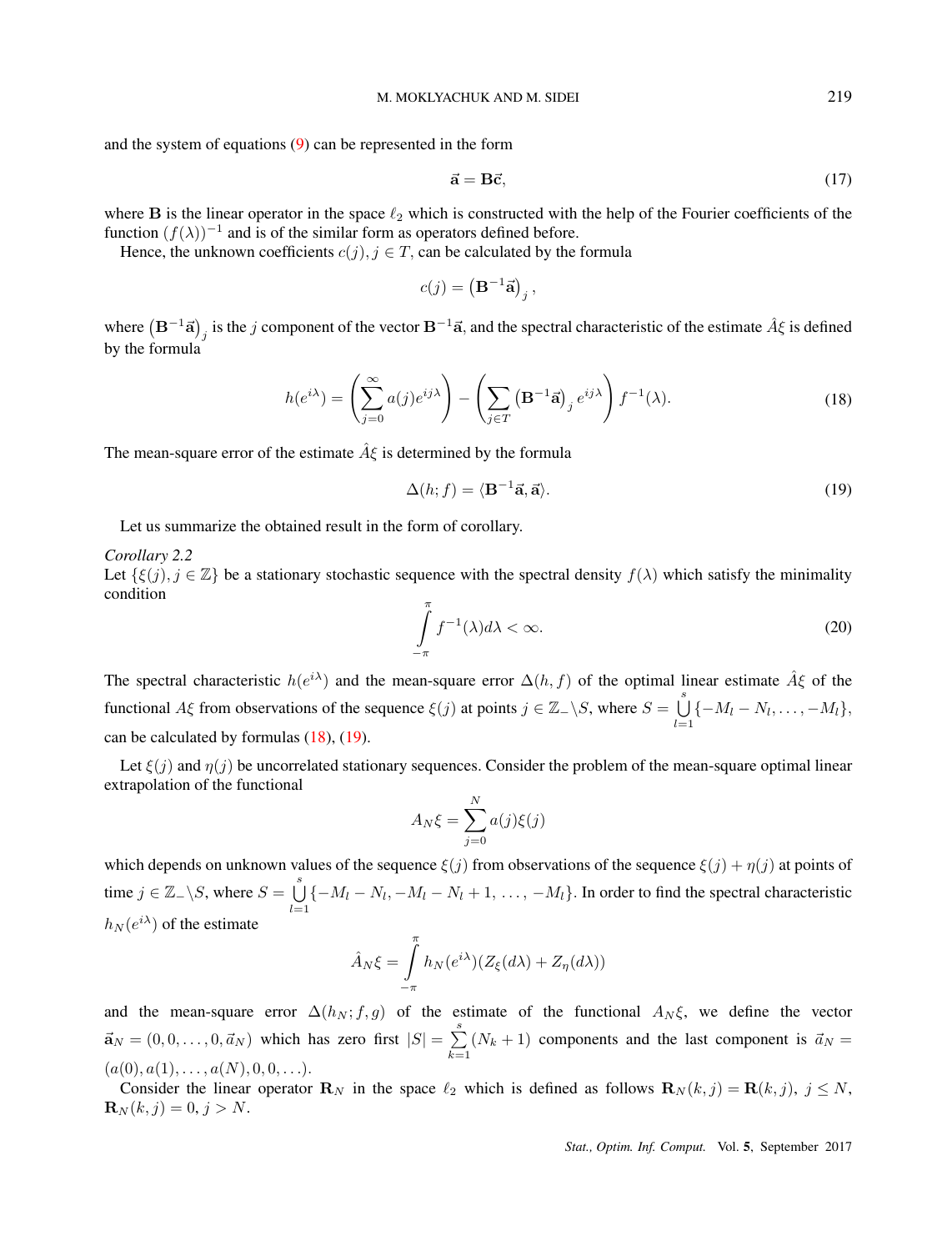Thus the spectral characteristic of the optimal estimation  $\hat{A}_N \xi$  can be calculated by the formula

$$
h_N(e^{i\lambda}) = A_N(e^{i\lambda}) \frac{f(\lambda)}{f(\lambda) + g(\lambda)} - \frac{\sum\limits_{k \in T} (\mathbf{B}^{-1} \mathbf{R}_N \vec{\mathbf{a}}_N)_k e^{ik\lambda}}{f(\lambda) + g(\lambda)}.
$$
 (21)

The mean-square error of the estimate  $\hat{A}_N \xi$  is defined by the formula

$$
\Delta(h_N; f, g) = E \left| A_N \xi - \hat{A}_N \xi \right|^2 = \frac{1}{2\pi} \int_{-\pi}^{\pi} \frac{\left| A_N(e^{i\lambda})g(\lambda) + \sum_{k \in T} (\mathbf{B}^{-1}\mathbf{R}_N \vec{\mathbf{a}}_N)_k e^{ik\lambda} \right|^2}{(f(\lambda) + g(\lambda))^2} f(\lambda) d\lambda \n+ \frac{1}{2\pi} \int_{-\pi}^{\pi} \frac{\left| A_N(e^{i\lambda})f(\lambda) - \sum_{k \in T} (\mathbf{B}^{-1}\mathbf{R}_N \vec{\mathbf{a}}_N)_k e^{ik\lambda} \right|^2}{(f(\lambda) + g(\lambda))^2} g(\lambda) d\lambda \n= \langle \mathbf{R}_N \vec{\mathbf{a}}_N, \mathbf{B}^{-1}\mathbf{R}_N \vec{\mathbf{a}}_N \rangle + \langle \mathbf{Q}_N \vec{\mathbf{a}}_N, \vec{\mathbf{a}}_N \rangle, \tag{22}
$$

where  $\mathbf{Q}_N$  is the linear operator in the space  $\ell_2$ ,  $\mathbf{Q}_N(k,j) = \mathbf{Q}(k,j)$ ,  $k, j \leq N$ ,  $\mathbf{Q}_N(k,j) = 0$ ,  $k, j > N$ . Notice that linear operators **B**, **R**, **Q** are defined in Corollary 2.1.

#### *Corollary 2.3*

Let  $\xi(j)$ ,  $\eta(j)$  be uncorrelated stationary stochastic sequences with spectral densities  $f(\lambda)$  and  $g(\lambda)$  which satisfy the minimality condition (1). The spectral characteristic  $h_N(e^{i\lambda})$  and the mean-square error  $\Delta(h_N; f, g)$  of the optimal linear estimate of the functional  $A_N \xi$  which depends on unknown values of the sequence  $\xi(j)$  based on observations of the sequence *ξ*(*j*) + *η*(*j*)*, j ∈* Z*−\S* can be calculated by formulas (21), (22).

In the case where the sequence is observed without noise we have the following corollary.

## *Corollary 2.4*

Let  $\xi(j)$  be a stationary stochastic sequence with the spectral density  $f(\lambda)$  which satisfy the minimality condition (20). The spectral characteristic  $h_N(e^{i\lambda})$  and the mean-square error  $\Delta(h_N, f)$  of the optimal linear estimate  $\hat{A}_N \xi$ of the functional  $A_N \xi$  can be calculated by the formulas (23), (24)

$$
h_N(e^{i\lambda}) = \left(\sum_{j=0}^N a(j)e^{ij\lambda}\right) - \left(\sum_{j\in T} \left(\mathbf{B}^{-1}\vec{\mathbf{a}}_N\right)_j e^{ij\lambda}\right) f^{-1}(\lambda),\tag{23}
$$

$$
\Delta(h_N; f) = \langle \mathbf{B}^{-1} \vec{\mathbf{a}}_N, \vec{\mathbf{a}}_N \rangle.
$$
 (24)

The linear operator **B** is defined in Corollary 2.2.

In order to demonstrate the developed techniques we propose the following example.

#### *Example 2.1*

Consider the problem of the optimal linear estimation of the functional

$$
A_1 \xi = a(0)\xi(0) + a(1)\xi(1)
$$

which depends on the unknown values of a stationary sequence  $\xi(j)$  from observations of the sequence  $\xi(j)$ at points  $j \in \mathbb{Z} \setminus S$ , where  $S = \{-3, -2\}$ . Let the spectral density of the sequence  $\xi(j)$  be of the form  $f(\lambda) =$  $|1 − \alpha e^{-i\lambda}|^{-2}$ . In this case the function

$$
f^{-1}(\lambda) = |1 - \alpha e^{-i\lambda}|^2 = b_{-1}e^{-i\lambda} + b_0 + b_1 e^{i\lambda},
$$

where  $b_0 = 1 + |\alpha|^2$ ,  $b_{-1} = -\alpha$ ,  $b_1 = -\overline{\alpha}$ ,  $b_p = 0$ ,  $|p| > 1$  are the Fourier coefficients of the function  $f^{-1}(\lambda)$ . According to the Corollary 2.4 the spectral characteristic of the optimal estimate  $\hat{A}_1 \xi$  of the functional  $A_1 \xi$  is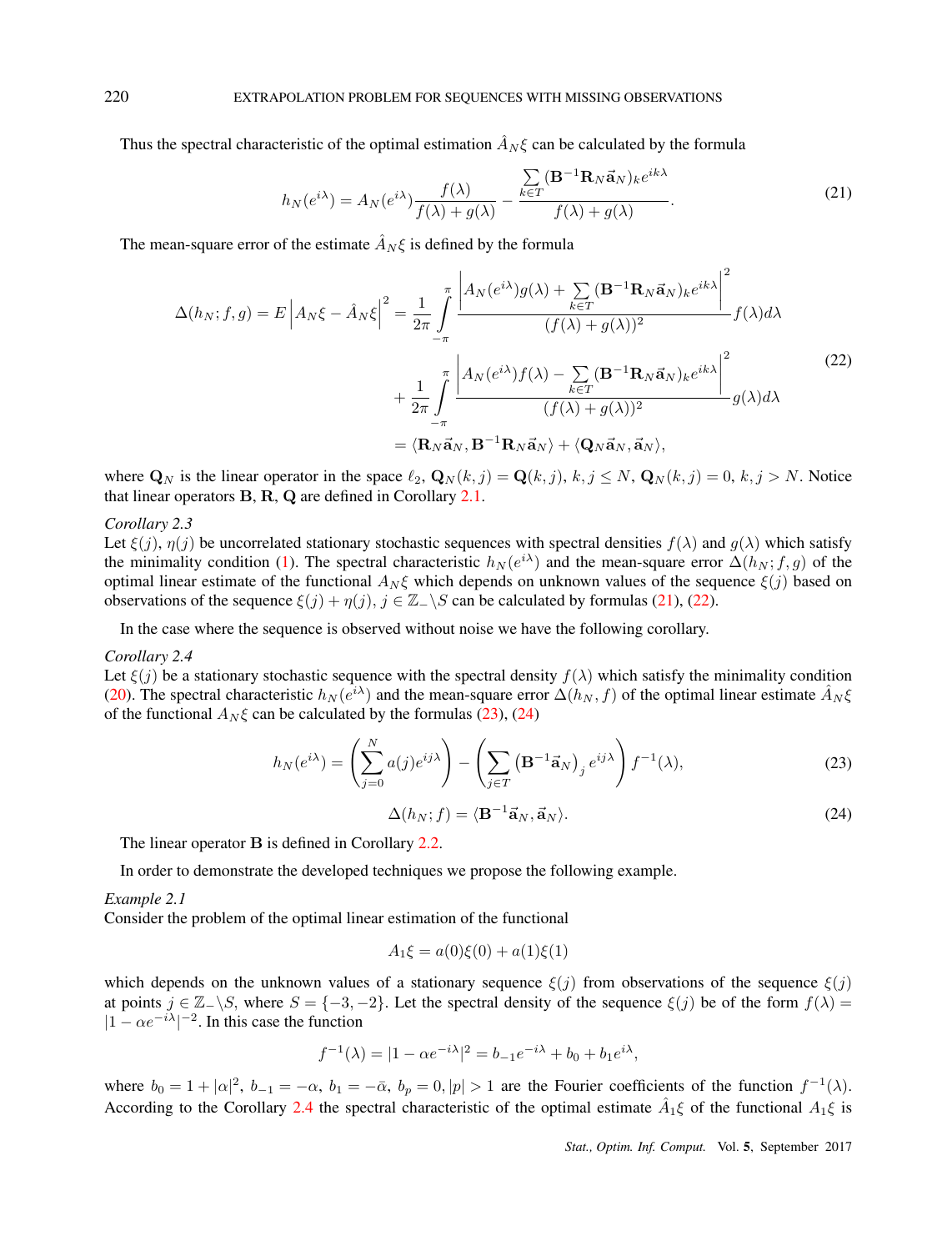calculated by the formula

$$
h_1(e^{i\lambda}) = (a(0) + a(1)e^{i\lambda}) - \left(\sum_{j \in T} (\mathbf{B}^{-1}\vec{\mathbf{a}}_1)_{j} e^{ij\lambda}\right) (b_{-1}e^{-i\lambda} + b_0 + b_1e^{i\lambda}),
$$

where vector  $\vec{a}_1 = (0, 0, a(0), a(1), 0, 0, \ldots).$ 

To find the unknown coefficients  $c(j) = (\mathbf{B}^{-1}\vec{a}_1)$ ,  $j \in T = S \cup \{0, 1, 2, \ldots\}$ , we use equation (17), where *⃗***c** = (*c*(*−*3)*, c*(*−*2)*, c*(0)*, c*(1)*, c*(2)*, c*(3)*, . . .*). The operator **B** is defined by the matrix

$$
B = \left(\begin{array}{cccccccc} b_0 & b_{-1} & 0 & 0 & 0 & 0 & 0 & 0 & \dots \\ b_1 & b_0 & 0 & 0 & 0 & 0 & 0 & 0 & \dots \\ 0 & 0 & b_0 & b_{-1} & 0 & 0 & 0 & 0 & \dots \\ 0 & 0 & b_1 & b_0 & b_{-1} & 0 & 0 & \dots \\ 0 & 0 & 0 & b_1 & b_0 & b_{-1} & 0 & \dots \\ 0 & 0 & 0 & 0 & b_1 & b_0 & b_{-1} & \dots \\ 0 & 0 & 0 & 0 & 0 & b_1 & b_0 & \dots \\ \dots \end{array}\right).
$$

We have to find the inverse matrix *B−*<sup>1</sup> which defines the inverse operator **B***−*<sup>1</sup> . We first represent the matrix *B* in the form

$$
B = \left(\begin{array}{cc} B_{00} & 0\\ 0 & B_{11} \end{array}\right)
$$

*,*

where

$$
B_{00} = \begin{pmatrix} b_0 & b_{-1} \\ b_1 & b_0 \end{pmatrix},
$$
  
\n
$$
B_{11} = \begin{pmatrix} b_0 & b_{-1} & 0 & 0 & 0 & \cdots \\ b_1 & b_0 & b_{-1} & 0 & 0 & \cdots \\ 0 & b_1 & b_0 & b_{-1} & 0 & \cdots \\ 0 & 0 & b_1 & b_0 & b_{-1} & \cdots \\ 0 & 0 & 0 & b_1 & b_0 & \cdots \end{pmatrix}.
$$

Making use of the indicated representation we may conclude that the matrix *B−*<sup>1</sup> can be represented in the form

$$
B^{-1} = \left( \begin{array}{cc} B_{00}^{-1} & 0 \\ 0 & B_{11}^{-1} \end{array} \right),
$$

where  $B_{00}^{-1}$ ,  $B_{11}^{-1}$  are inverse matrices to matices  $B_{00}$ ,  $B_{11}$  respectively. The matrix  $B_{00}^{-1}$  can be found in the form

$$
B_{00}^{-1} = \begin{pmatrix} \frac{b_0}{b_0^2 - b_1 b_{-1}} & \frac{-b_{-1}}{b_0^2 - b_1 b_{-1}} \\ \frac{-b_1}{b_0^2 - b_1 b_{-1}} & \frac{b_0}{b_0^2 - b_1 b_{-1}} \end{pmatrix}.
$$

In order to find the matrix  $(B_{11})^{-1}$  we use the following method. The matrix  $B_{11}$  is constructed with the help of the Fourier coefficients of the function  $f^{-1}(\lambda)$ 

$$
B_{11}(k,j) = b_{k-j}, \quad k, j = 0, 1, 2, \dots
$$

The density  $f^{-1}(\lambda) = |1 - \alpha e^{-i\lambda}|^2$  admits the factorization

$$
\frac{1}{f(\lambda)} = \sum_{p=-\infty}^{\infty} b_p e^{ip\lambda} = \left| \sum_{j=0}^{\infty} \psi_j e^{-ij\lambda} \right|^2 = \left| \sum_{j=0}^{\infty} \theta_j e^{-ij\lambda} \right|^{-2},
$$
  
\n
$$
b_0 = 1 + |\alpha|^2, b_{-1} = -\alpha, b_1 = -\bar{\alpha}, b_p = 0, |p| > 1,
$$
  
\n
$$
\psi_0 = 1, \psi_1 = -\alpha, \psi_j = 0, j > 1,
$$
  
\n
$$
\theta_j = \alpha^j, j \ge 0.
$$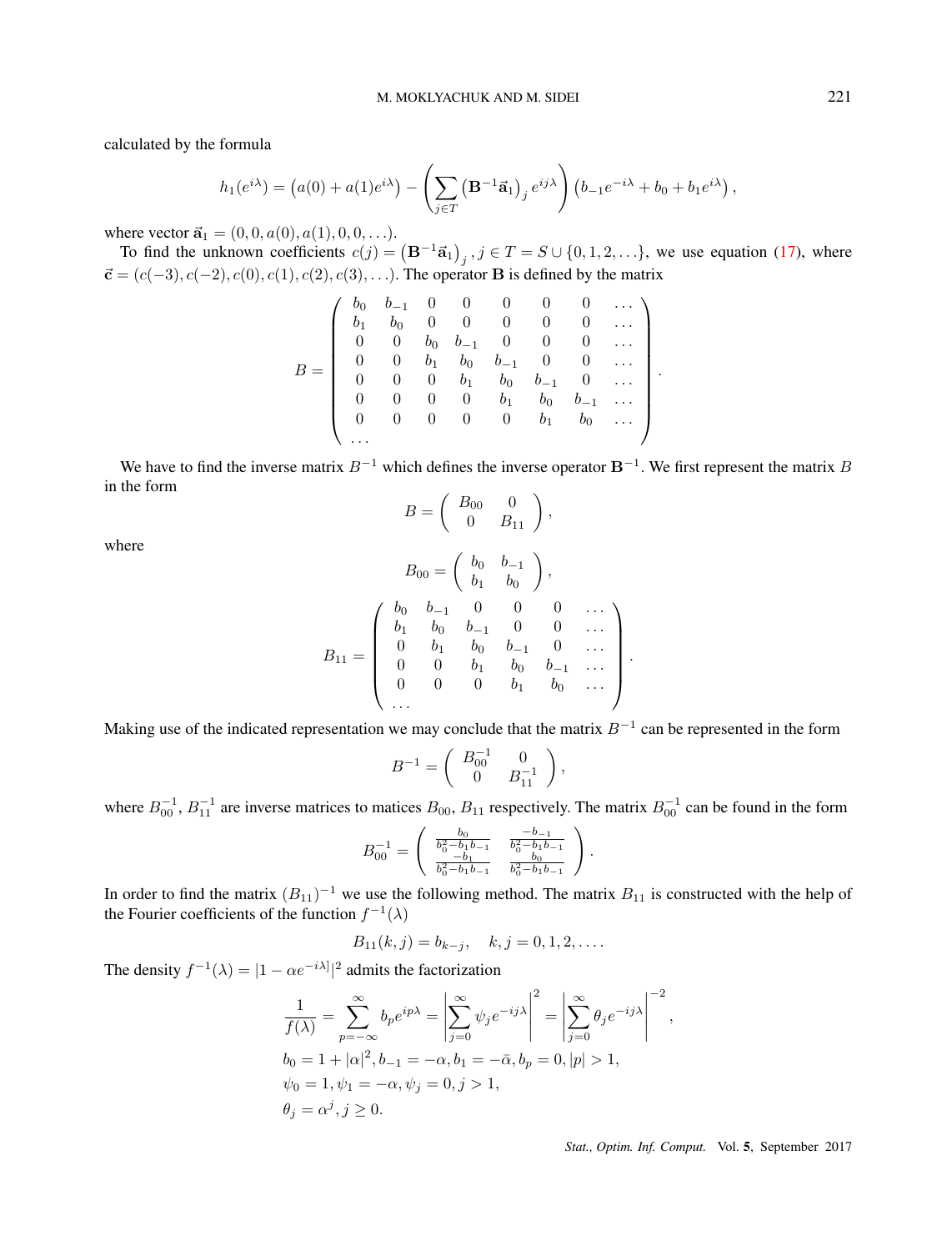Hence  $b_p = \sum_{n=1}^{\infty}$  $\sum_{k=0}^{\infty} \psi_k \overline{\psi}_{k+p}, p \ge 0$ , and  $b_{-p} = \overline{b_p}, p \ge 0$ . Then  $b_{i-j} = \sum_{l=\max}^{\infty}$  $\sum_{l=\max(i,j)} \psi_{l-i} \psi_{l-j}.$ 

Denote by  $\Psi$  and  $\Theta$  linear operators in the space  $\ell_2$  determined by matrices with elements  $\Psi_{i,j} = \psi_{i-j}$ ,  $\Theta_{i,j} = \theta_{i-j}$ , for  $0 \le j \le i$ ,  $\Psi_{i,j} = 0$ ,  $\Theta_{i,j} = 0$ , for  $0 \le i < j$ . Then elements of the matrix  $B_{11}$  can be represented in the form  $B_{11}(i, j) = (\Psi'\overline{\Psi})_{i,j}$ . Since  $\Psi\Theta = \Theta\Psi = I$ , elements of the matrix  $B_{11}^{-1}$  can be calculated by the formula  $B^{-1}_{11}(i,j) = (\overline{\Theta}\Theta')_{i,j} =$ min( ∑ *i,j*)  $\sum_{l=0}$   $\overline{\theta}_{i-l}\theta_{j-l}$ , and the matrix  $(B_{11})^{-1}$  is of the form

$$
B_{11}^{-1} = \begin{pmatrix} 1 & \alpha & \alpha^2 & \alpha^3 & \cdots \\ \frac{\overline{\alpha}}{\alpha^2} & \frac{\overline{\alpha}\alpha + 1}{\alpha^2\alpha + \overline{\alpha}} & \frac{\overline{\alpha}\alpha^2 + \alpha}{\alpha^2\alpha^2 + \overline{\alpha}\alpha + 1} & \frac{\overline{\alpha}\alpha^3 + \alpha^2}{\alpha^2\alpha^3 + \overline{\alpha}\alpha^2 + \alpha} & \cdots \\ \cdots & \cdots & \cdots & \cdots \end{pmatrix}.
$$

From equation (17) we can find the unknown coefficients  $c(j), j \in T$ ,

$$
c(-3) = 0,
$$
  
\n
$$
c(-2) = 0,
$$
  
\n
$$
c(0) = a(0) + a(1)\alpha,
$$
  
\n
$$
c(1) = a(0)\overline{\alpha} + a(1)(\overline{\alpha}\alpha + 1),
$$
  
\n
$$
c(2) = a(0)\overline{\alpha^2} + a(1)(\overline{\alpha^2}\alpha + \overline{\alpha}),
$$
  
\n...  
\n
$$
c(i) = a(0)\overline{\alpha^i} + a(1)(\overline{\alpha^i}\alpha + \overline{\alpha^{i-1}}), \quad i > 2
$$

Hence the spectral characteristic of the optimal estimate is calculated by the formula

$$
h_1(e^{i\lambda}) = (a(0) + a(1)e^{i\lambda}) - (c(-3)e^{-i3\lambda} + c(-2)e^{-i2\lambda} + c(0) + c(1)e^{i\lambda} + c(2)e^{i2\lambda} + \sum_{j>2} c(j)e^{ij\lambda}) (b_{-1}e^{-i\lambda} + b_0 + b_1e^{i\lambda}) = -c(0)b_{-1}e^{-i\lambda} - c(1)b_1e^{i2\lambda} - c(2)b_0e^{i2\lambda} - c(2)b_1e^{i3\lambda} - \sum_{j>2} c(j)e^{ij\lambda}) (b_{-1}e^{-i\lambda} + b_0 + b_1e^{i\lambda}).
$$

Since coefficients  $b_1c(j-1) + b_0c(j) + b_{-1}c(j+1)$  for  $j \ge 2$  are zero, the spectral characteristic of the estimate  $\hat{A}_1 \xi$  is of the form

$$
h_1(e^{i\lambda}) = -c(0)b_{-1}e^{-i\lambda} = (a(0) + a(1)\alpha)\alpha e^{-i\lambda}.
$$

The mean-square error of the estimate of the functional  $A_1 \xi$  is calculated by the formula

$$
\Delta(h_1; f) = \langle B^{-1}\vec{a}_1, \vec{a}_1 \rangle = (a(0))^2 + a(0)a(1)\alpha + a(0)a(1)\overline{\alpha} + (a(1))^2|\alpha|^2 + (a(1))^2.
$$

With the help of the next example we demonstrate the impact of missing values on the mean-square error of the optimal estimate of the functional.

#### *Example 2.2*

Let us investigate the mean-square error of the optimal estimation of the functional  $A\xi = \sum^{\infty}$  $k=0$ *a*(*k*)*ξ*(*k*) from observations of the sequence *ξ*(*j*):

- 1. at points *j ∈ Z<sup>−</sup>* with no missing observations and
- 2. at points  $j \in Z_-\backslash S$ , where there are missing observations.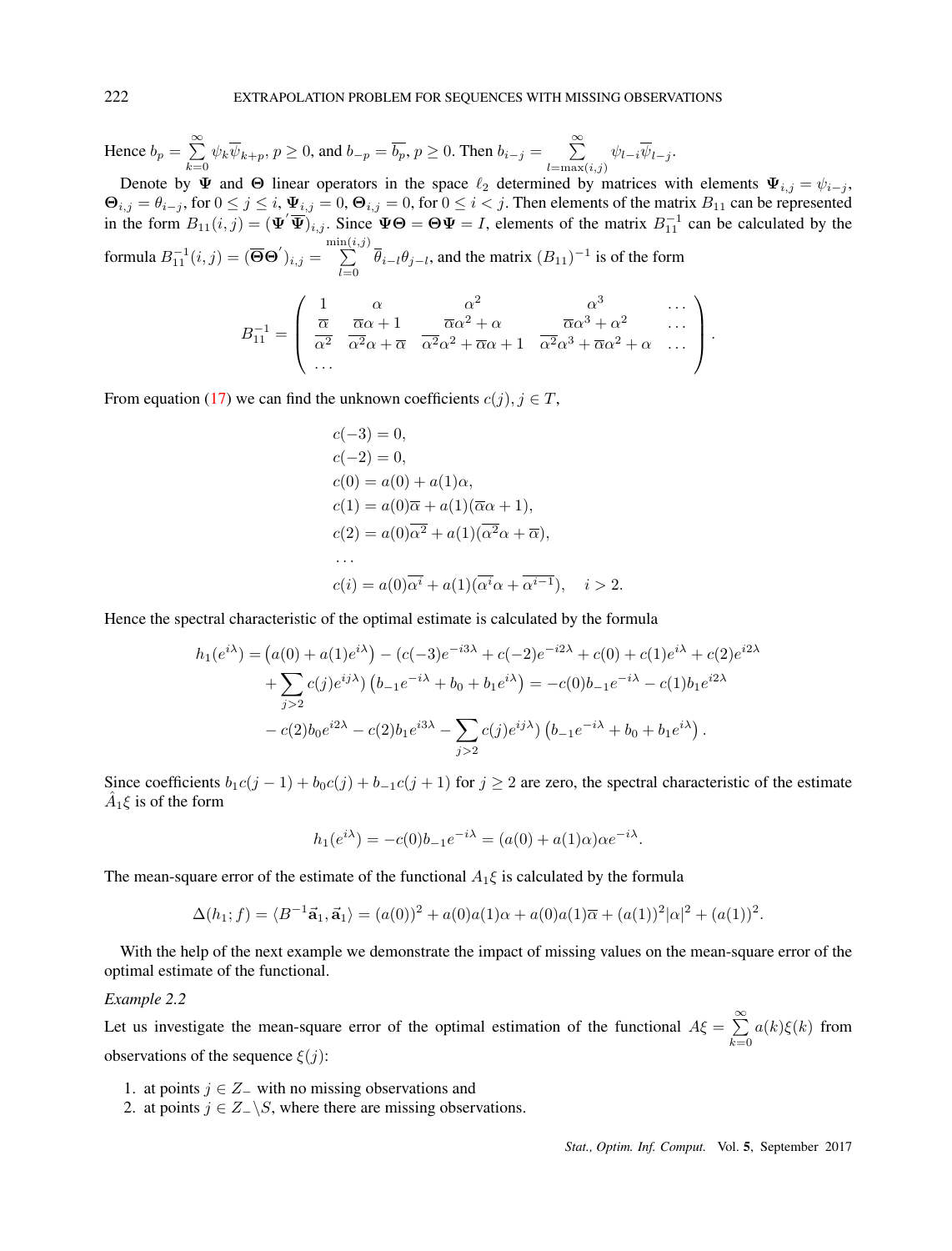Thus, we can see the impact of missing values on the mean-square error of the optimal estimate of the functional. For easy computation, consider the case where only one value,  $S = \{-n\}$ , is missed. Suppose that the function  $f^{-1}(\lambda)$  admits the factorization

$$
\frac{1}{f(\lambda)} = \sum_{p=-\infty}^{\infty} b_p e^{ip\lambda} = \left| \sum_{j=0}^{\infty} \psi_j e^{-ij\lambda} \right|^2 = \left| \sum_{j=0}^{\infty} \theta_j e^{-ij\lambda} \right|^{-2}.
$$

We first find the mean-square error of the extrapolation of the functional *Aξ* in the case where all observations of the sequence at points  $j \in Z_-\text{ are given.}$  In this case by the formula proposed by Moklyachuk [23], [27]

$$
\Delta_1(h; f) = \langle \mathbf{B}_1^{-1}\vec{a}, \vec{a} \rangle = \langle \mathbf{A}\vec{\theta}, \mathbf{A}\vec{\theta} \rangle,
$$

where  $B_1$  is the linear operator in the space  $\ell_2$  defined by the matrix  $B_1$  with elements that are the Fourier coefficients of the function  $f^{-1}(\lambda)$ :

$$
B_1 = \left(\begin{array}{cccc} b_0 & b_{-1} & b_{-2} & \dots \\ b_1 & b_0 & b_{-1} & \dots \\ b_2 & b_1 & b_0 & \dots \\ \dots \end{array}\right),
$$

**A** is the linear operator in the space  $\ell_2$  defined by the relation

$$
(\mathbf{A}\vec{\theta})_k = \sum_{l=0}^{\infty} a(k+l)\theta_l,
$$

the vector  $\vec{a} = (a(0), a(1), a(2), \ldots)$ , and the vector  $\vec{\theta} = (\theta_0, \theta_1, \ldots)$ . Note, that under condition (3) the operator **A** is compact.

Using the introduced in the previous example linear operators **Ψ** and **Θ**, we can represent elements of the matrix  $B_1$  in the form

$$
B_1(i,j) = (\mathbf{\Psi}'\overline{\mathbf{\Psi}})_{i,j} = \sum_{l=\max(i,j)}^{\infty} \psi_{l-i} \overline{\psi}_{l-j},
$$

and elements of the matrix  $B_1^{-1}$  which determines the operator  $B_1^{-1}$  can be calculated by the formula

$$
B_1^{-1}(i,j) = (\overline{\Theta}\Theta')_{i,j} = \sum_{l=0}^{\min(i,j)} \overline{\theta}_{i-l} \theta_{j-l} = \omega_{i,j}.
$$

Hence, the mean-square error of the optimal estimate of the functional *Aξ* from observations without missing values is calculated by the formula

$$
\Delta_1(h; f) = \sum_{k=0}^{\infty} \left( \sum_{j=0}^{\infty} \omega_{k,j} a(j) \right) a(k) = \langle \mathbf{B}_1^{-1} \vec{a}, \vec{a} \rangle = \langle \mathbf{\Theta}' \vec{a}, \mathbf{\Theta}' \vec{a} \rangle.
$$

Next we find the mean-square error of the optimal estimate of the functional based on observations of the sequence with one missing observation by the formula  $\Delta_2(\tilde{h}; f) = \langle \mathbf{B}_2^{-1} \vec{\mathbf{a}}, \vec{\mathbf{a}} \rangle$ , where  $\mathbf{B}_2$  is linear operator in the space  $\ell_2$  defined by the matrix  $B_2$  with elements  $B_2(i, j) = b_{i,j} = b_{i-j}$  that are the Fourier coefficients of the function  $f^{-1}(\lambda)$ :

$$
B_2 = \left(\begin{array}{cccc} b_0 & b_{-n} & b_{-n-1} & b_{-n-2} & \dots \\ b_n & b_0 & b_{-1} & b_{-2} & \dots \\ b_{n+1} & b_1 & b_0 & b_{-1} & \dots \\ \dots \end{array}\right),
$$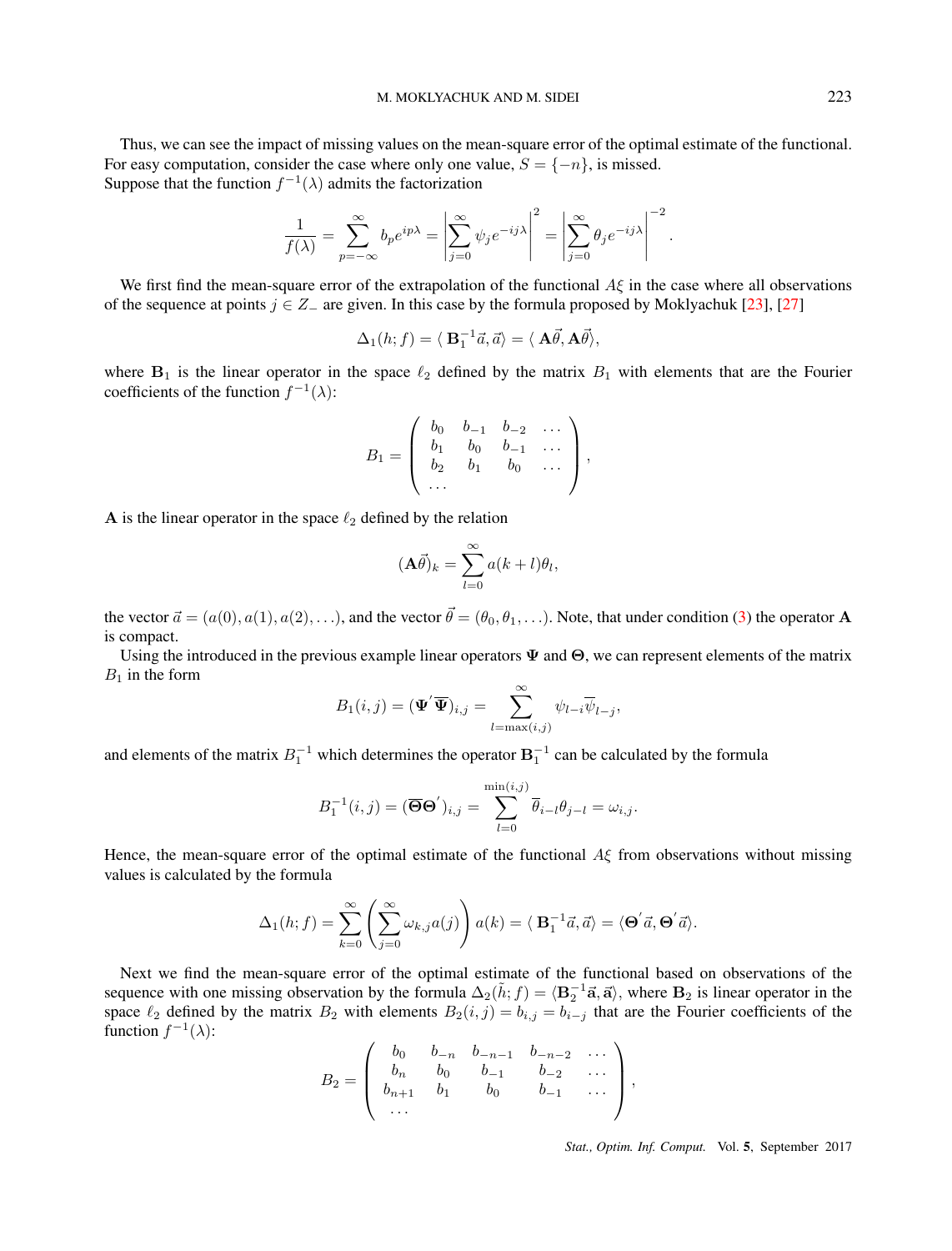and the vector  $\vec{a} = (0, a(0), a(1), a(2), \ldots)$ .

In order to find the inverse matrix  $B_2^{-1}$  we use the Frobenius formula (see Gantmacher [7]). The matrix  $B_2$  can be represented in the form

$$
B_2 = \begin{pmatrix} B_{00} & B_{01} \\ B_{10} & B_{11} \end{pmatrix},
$$
  
\n
$$
B_{00} = \begin{pmatrix} b_0 \\ b_0 \end{pmatrix}, \quad B_{01} = \begin{pmatrix} b_{-n} & b_{-n-1} & b_{-n-2} & \dots \end{pmatrix} = \overline{\vec{b}}_n',
$$
  
\n
$$
B_{10} = \begin{pmatrix} b_n \\ b_{n+1} \\ b_{n+2} \\ \dots \end{pmatrix} = \vec{b}_n, \quad B_{11} = \begin{pmatrix} b_0 & b_{-1} & b_{-2} & \dots \\ b_1 & b_0 & b_{-1} & \dots \\ b_2 & b_1 & b_0 & \dots \\ \dots \end{pmatrix}.
$$

So the inverse matrix  $B_2^{-1}$  is of the form

$$
B_2^{-1} = \begin{pmatrix} V^{-1} & -V^{-1}B_{01}B_{11}^{-1} \ -B_{11}^{-1}B_{10}V^{-1} & B_{11}^{-1} + B_{11}^{-1}B_{10}V^{-1}B_{01}B_{11}^{-1} \end{pmatrix},
$$

where  $V = B_{00} - B_{01}B_{11}^{-1}B_{10}$ . The matrix  $B_{11}$  coincides with the matrix  $B_1$  from this example. With the help of the relation

$$
\mathbf{\Psi}' \vec{\psi}_n = \left( \begin{array}{c} b_n \\ b_{n+1} \\ b_{n+2} \\ \cdots \end{array} \right) = \vec{b}_n, \quad \vec{\psi}_n = \left( \begin{array}{c} \psi_n \\ \psi_{n+1} \\ \cdots \end{array} \right),
$$

we can represent the value *V* in terms of operators **Ψ** and **Θ**

$$
V = b_0 - (\overline{\vec{b}}_n)' \overline{\Theta} \Theta' \vec{b}_n = b_0 - \langle \Theta' \mathbf{\Psi}' \vec{\psi}_n, \Theta' \mathbf{\Psi}' \vec{\psi}_n \rangle = b_0 - \langle \vec{\psi}_n, \vec{\psi}_n \rangle = \sum_{k=0}^{\infty} |\psi_k|^2 - \sum_{k=n}^{\infty} |\psi_k|^2 = \sum_{k=0}^{n-1} |\psi_k|^2.
$$

Denote by  $\tilde{\omega}_{k,j} = (B_{11}^{-1} + B_{11}^{-1}B_{10}V^{-1}B_{01}B_{11}^{-1})_{k,j}$ . Then for  $k, j > 0$ ,

$$
\tilde{\omega}_{k,j} = \omega_{k,j} + V^{-1} \sum_{i=0}^{\infty} \omega_{k,i} b_{i,-n} \sum_{l=0}^{\infty} b_{-n,l} \omega_{l,j} = \omega_{k,j} + \gamma_{k,j}.
$$
\n(25)

Making use of the introduced notations we can represent  $B_{11}^{-1}B_{10}V^{-1}B_{01}B_{11}^{-1}$  and consequently  $\gamma_{k,j}$  in the following form

$$
B_{11}^{-1}B_{10}V^{-1}B_{01}B_{11}^{-1} =
$$
  
=  $V^{-1}(\overline{\Theta}\Theta'\vec{b}_n) (\overline{\Theta}\Theta'\vec{b}_n)^{\top} = V^{-1}(\overline{\Theta}\Theta'\Psi'\vec{\psi}_n) (\overline{\Theta}\Theta'\Psi'\vec{\psi}_n)^{\top} = V^{-1}(\overline{\Theta}\vec{\psi}_n) (\overline{\Theta}\vec{\psi}_n)^{\top},$   

$$
\gamma_{k,j} = V^{-1}((\overline{\Theta}\vec{\psi}_n) (\overline{\Theta}\vec{\psi}_n)^{\top})_{k,j}.
$$

Now we calculate the mean-square error of extrapolation of the functional *Aξ* from observations with one missing value. In this case  $T = \{-n\} \cup \{0, 1, \ldots\}$  and we have that

$$
\Delta_2(\tilde{h};f) = \sum_{k \in T} \left( \sum_{j \in T} \tilde{\omega}_{k,j} a(j) \right) a(k) = \sum_{k \in S} \left( \sum_{j \in T} \tilde{\omega}_{k,j} a(j) \right) a(k) + \sum_{k=0}^{\infty} \left( \sum_{j \in T} \tilde{\omega}_{k,j} a(j) \right) a(k)
$$

$$
= \sum_{k=0}^{\infty} \left( \sum_{j \in S} \tilde{\omega}_{k,j} a(j) + \sum_{j=0}^{\infty} \tilde{\omega}_{k,j} a(j) \right) a(k) = \sum_{k=0}^{\infty} \left( \sum_{j=0}^{\infty} \tilde{\omega}_{k,j} a(j) \right) a(k).
$$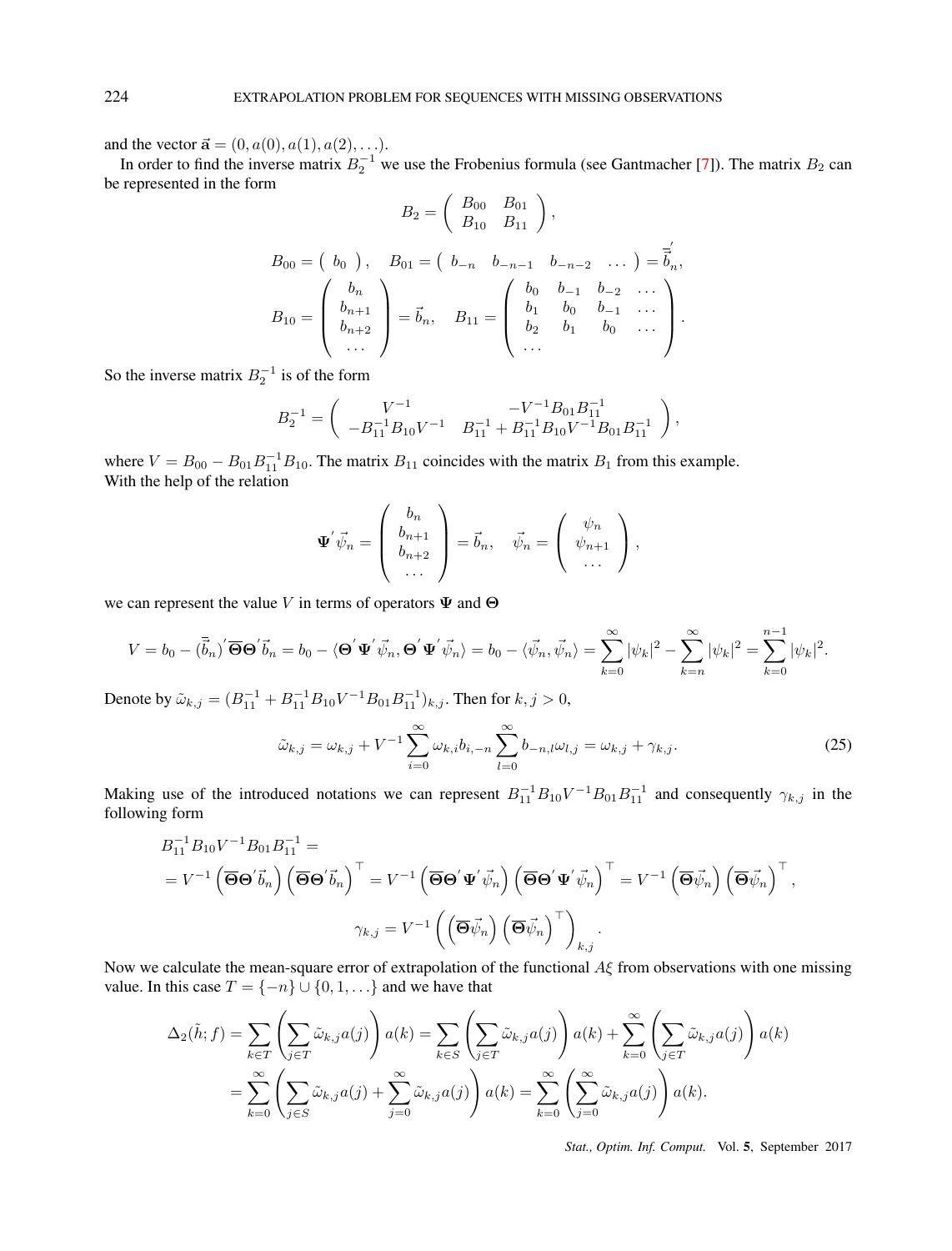It follows from (25) that

$$
\Delta_2(\tilde{h};f) = \Delta_1(h;f) + \sum_{k=0}^{\infty} \left( \sum_{j=0}^{\infty} \gamma_{k,j} a(j) \right) a(k) =
$$
  
=  $\langle \mathbf{\Theta}' \vec{a}, \mathbf{\Theta}' \vec{a} \rangle + V^{-1} \left| \langle \vec{\psi}_n, \mathbf{\Theta}' \vec{a} \rangle \right|^2 = ||\mathbf{\Theta}' \vec{a}||^2 + V^{-1} ||\langle \vec{\psi}_n \rangle' \mathbf{\Theta}' \vec{a}||^2.$ 

So we can estimate the impact of the missing values on the mean-square error of the optimal estimate of the functional *Aξ*.

In particular, in the case of estimating of the value  $\xi(0)$  based on observations  $\xi(k)$ ,  $k = -1, -2, \ldots$  with one missing value  $\xi(-n)$  the vector  $\vec{a} = (1, 0, 0, \dots)$  and the formula for the mean-square error is of the form

$$
\Delta_2(\tilde{h};f) = |\theta_0|^2 + V^{-1}|\theta_0|^2|\psi_n|^2 = |\theta_0|^2 \left(1 + \frac{|\psi_n|^2}{\sum_{k=0}^{n-1} |\psi_k|^2}\right).
$$

Note, that the resulting formula for the same problem based on the AR representation of the stationary sequence was obtained by Bondon (see Bondon [1]). He found that

$$
E|\xi(0) - \hat{\xi}(0)|^2 = \sigma^2 \left(1 + \frac{\psi_n^2}{\sum\limits_{i=0}^{n-1} \psi_i^2}\right), \quad \sigma^2 = \exp\left[\int\limits_{-\pi}^{\pi} \ln f(\lambda) d\lambda\right],
$$

where  $\psi_k$  are the AR parameters of the sequence.

## 3. Minimax approach to extrapolation problem for stationary sequences with missing observations

Theorem 2.1 and its corollaries can be applied for finding solutions to extrapolation problem for stationary sequences with missing observations only in the case of spectral certainty, where spectral densities  $f(\lambda)$ ,  $f_{\epsilon\eta}(\lambda)$ ,  $f_{\eta\xi}(\lambda)$ ,  $g(\lambda)$ , which form the spectral density matrix  $F(\lambda)$ , are exactly known. If the complete information about spectral densities is impossible while a class of admissible spectral density matrices  $D = \{F(\lambda)\}$ is given, the minimax(robust) method of extrapolation is reasonable. It consists in finding an estimate which minimizes the value of the mean-square error for all spectral density matrices from the given class. For description of the minimax method we introduce the following definitions (see Moklyachuk [23]- [27]).

## *Definition 3.1*

For a given class of spectral density matrices  $D = \{F(\lambda)\}\$ the spectral density matrix  $F^0(\lambda) \in D$  is called the least favorable in the class *D* for the optimal linear extrapolation of the functional *Aξ* if the following relation holds true

$$
\Delta\left(F^{0}\right) = \Delta\left(h\left(F^{0}\right); F^{0}\right) = \max_{F \in D} \Delta\left(h\left(F\right); F\right).
$$

## *Definition 3.2*

For a given class of spectral density matrices  $D = \{F(\lambda)\}\$ the spectral characteristic  $h^0(e^{i\lambda})$  of the optimal linear estimate of the functional *Aξ* is called minimax-robust if there are satisfied conditions

$$
h^{0}(e^{i\lambda}) \in H_{D} = \bigcap_{F \in D} L_{2}^{s}(f+g),
$$
  

$$
\min_{h \in H_{D}} \max_{F \in D} \Delta(h; F) = \max_{F \in D} \Delta(h^{0}; F).
$$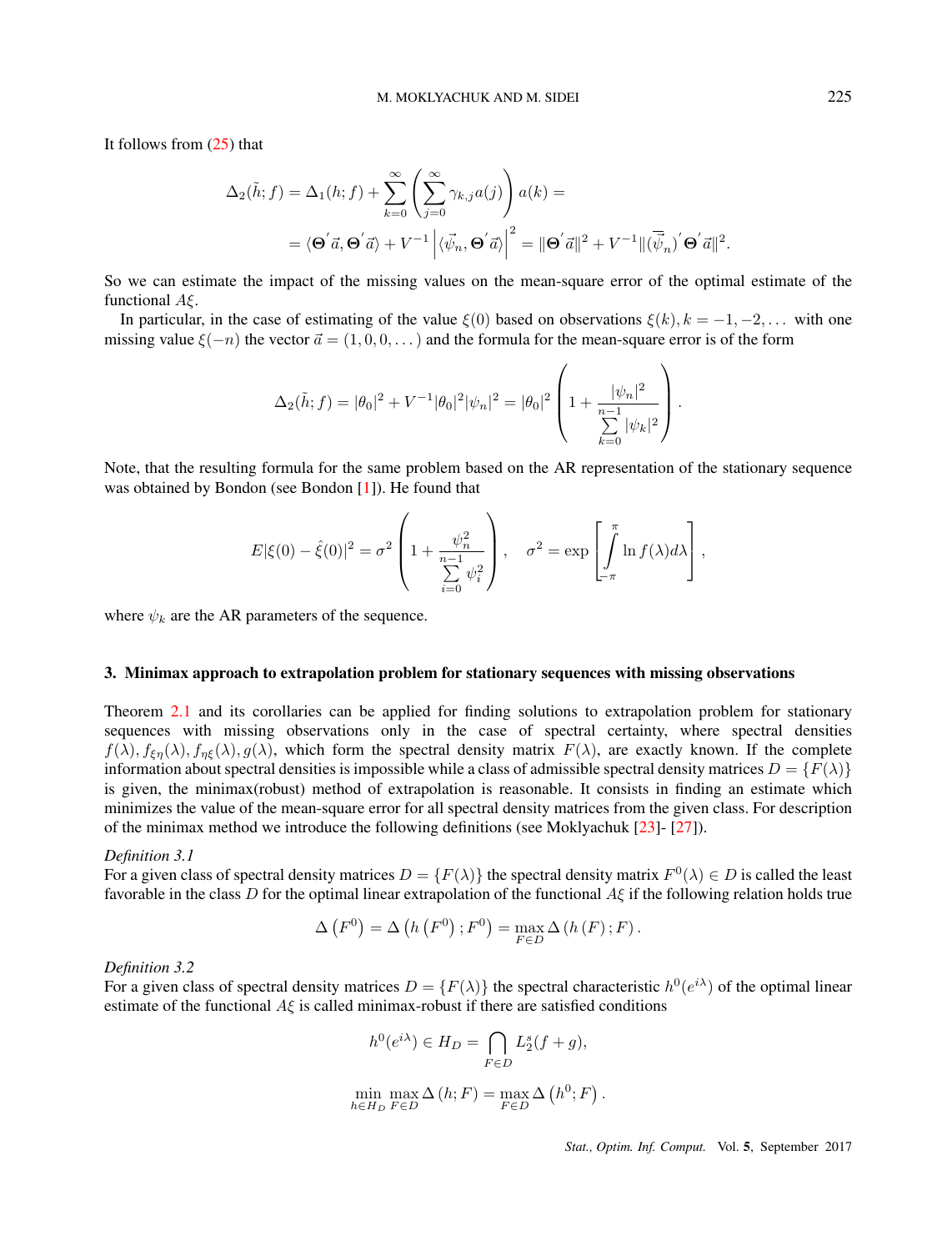From the introduced definitions and formulas derived above we can obtain the following statement.

## *Lemma 3.1*

Spectral densities  $f^0(\lambda)$ ,  $f^0_{\xi\eta}(\lambda)$ ,  $f^0_{\eta\xi}(\lambda)$ , going the minimality condition (1), form the spectral density matrix *F* 0 (*λ*) *∈ D* which is least favorable in the class *D* for the optimal linear extrapolation of the functional *Aξ* if the Fourier coefficients (8) of functions

$$
\frac{1}{f^0(\lambda) + f^0_{\xi\eta}(\lambda) + f^0_{\eta\xi}(\lambda) + g^0(\lambda)}, \quad \frac{f^0(\lambda) + f^0_{\xi\eta}(\lambda)}{f^0(\lambda) + f^0_{\xi\eta}(\lambda) + f^0_{\eta\xi}(\lambda) + g^0(\lambda)}, \quad \frac{f^0(\lambda)g^0(\lambda) - f^0_{\xi\eta}(\lambda)f^0_{\eta\xi}(\lambda)}{f^0(\lambda) + f^0_{\xi\eta}(\lambda) + f^0_{\eta\xi}(\lambda) + g^0(\lambda)}
$$

define operators  $\mathbf{B}^0$ ,  $\mathbf{R}^0$ ,  $\mathbf{Q}^0$  which determine a solution to the constrain optimization problem

$$
\max_{F \in D} \langle \mathbf{R}\vec{\mathbf{a}}, \mathbf{B}^{-1}\mathbf{R}\vec{\mathbf{a}} \rangle + \langle \mathbf{Q}\vec{\mathbf{a}}, \vec{\mathbf{a}} \rangle = \n= \langle \mathbf{R}^0 \vec{\mathbf{a}}, (\mathbf{B}^0)^{-1}\mathbf{R}^0 \vec{\mathbf{a}} \rangle + \langle \mathbf{Q}^0 \vec{\mathbf{a}}, \vec{\mathbf{a}} \rangle.
$$
\n(26)

The minimax spectral characteristic  $h^0 = h(F^0)$  is calculated by the formula (10) if  $h(F^0) \in H_D$ .

In the case of uncorrelated stationary sequences the corresponding definitions and lemmas are as follows.

#### *Definition 3.3*

For a given class of spectral densities  $D = D_f \times D_g$  spectral densities  $f^0(\lambda) \in D_f$ ,  $g^0(\lambda) \in D_g$  are called the least favorable in the class *D* for the optimal linear extrapolation of the functional *Aξ* based on observations of the uncorrelated sequences if the following relation holds true

$$
\Delta(f^{0},g^{0}) = \Delta(h(f^{0},g^{0});f^{0},g^{0}) = \max_{(f,g)\in D_{f}\times D_{g}} \Delta(h(f,g);f,g).
$$

*Definition 3.4*

For a given class of spectral densities  $D = D_f \times D_g$  the spectral characteristic  $h^0(e^{i\lambda})$  of the optimal linear estimate of the functional *Aξ* based on observations of the uncorrelated sequences is called minimax-robust if there are satisfied conditions

$$
h^{0}(e^{i\lambda}) \in H_{D} = \bigcap_{(f,g)\in D_{f}\times D_{g}} L_{2}^{s}(f+g),
$$
  
min
$$
\max_{h\in H_{D}} \Delta(h; f, g) = \max_{(f,g)\in D} \Delta(h^{0}; f, g)
$$

#### *Lemma 3.2*

Spectral densities  $f^0(\lambda) \in D_f$ ,  $g^0(\lambda) \in D_g$  satisfying the minimality condition (12) are the least favorable in the class  $D = D_f \times D_g$  for the optimal linear extrapolation of the functional  $A\xi$  based on observations of the uncorrelated sequences if the Fourier coefficients (15) of functions

$$
(f^{0}(\lambda) + g^{0}(\lambda))^{-1}
$$
,  $f^{0}(\lambda)(f^{0}(\lambda) + g^{0}(\lambda))^{-1}$ ,  $f^{0}(\lambda)g^{0}(\lambda)(f^{0}(\lambda) + g^{0}(\lambda))^{-1}$ 

define operators  $\mathbf{B}^0$ ,  $\mathbf{R}^0$ ,  $\mathbf{Q}^0$  which determine a solution to the constrain optimization problem

$$
\max_{(f,g)\in D_f\times D_g} \langle \mathbf{R}\vec{\mathbf{a}}, \mathbf{B}^{-1}\mathbf{R}\vec{\mathbf{a}} \rangle + \langle \mathbf{Q}\vec{\mathbf{a}}, \vec{\mathbf{a}} \rangle =
$$
\n
$$
\langle \mathbf{R}^0 \vec{\mathbf{a}}, (\mathbf{B}^0)^{-1}\mathbf{R}^0 \vec{\mathbf{a}} \rangle + \langle \mathbf{Q}^0 \vec{\mathbf{a}}, \vec{\mathbf{a}} \rangle.
$$
\n(27)

*.*

The minimax spectral characteristic  $h^0 = h(f^0, g^0)$  is calculated by the formula (13) if  $h(f^0, g^0) \in H_D$ .

In the case of observations of the sequence without noise we obtain the following corollary.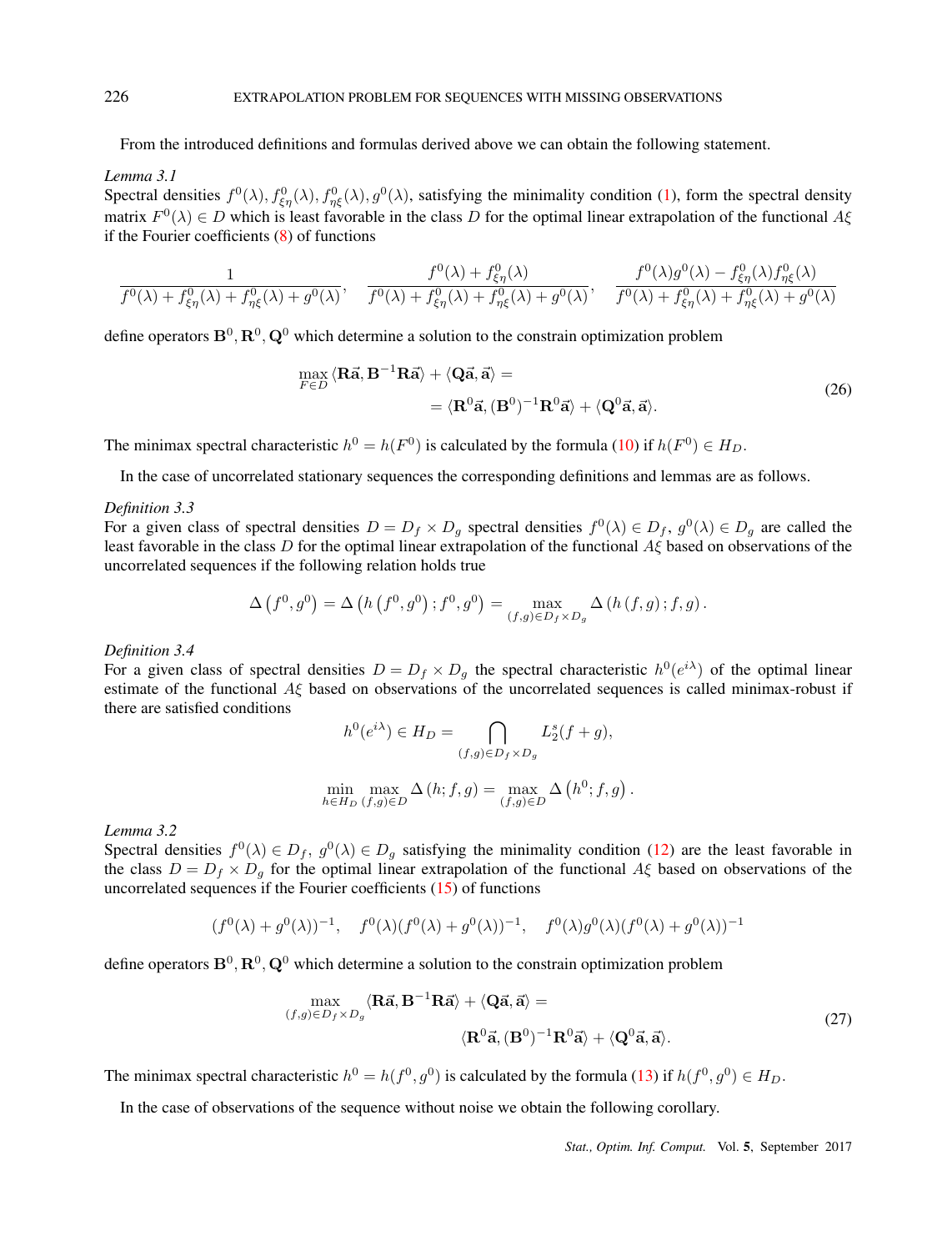*Corollary 3.1*

Let the spectral density  $f^0(\lambda) \in D_f$  be such that the function  $(f^0(\lambda))^{-1}$  is integrable. The spectal density  $f^0(\lambda) \in D_f$  is the least favorable in the class  $D_f$  for the optimal linear extrapolation of the functional  $A\xi$  if the Fourier coefficients of the function  $(f^0(\lambda))^{-1}$  define the operator  $B^0$  which determines a solution to the optimization problem

$$
\max_{f \in D_f} \langle \mathbf{B}^{-1} \vec{\mathbf{a}}, \vec{\mathbf{a}} \rangle = \langle (\mathbf{B}^0)^{-1} \vec{\mathbf{a}}, \vec{\mathbf{a}} \rangle. \tag{28}
$$

The minimax spectral characteristic  $h^0 = h(f^0)$  is calculated by the formula (18) if  $h(f^0) \in H_{D_f}$ .

The least favorable spectral densities  $f^0(\lambda)$ ,  $g^0(\lambda)$  and the minimax spectral characteristic  $h^0 = h(f^0, g^0)$  form a saddle point of the function  $\Delta(h; f, g)$  on the set  $H_D \times D$ . The saddle point inequalities

$$
\Delta(h; f^0, g^0) \ge \Delta(h^0; f^0, g^0) \ge \Delta(h^0; f, g)
$$
  

$$
\forall h \in H_D, \forall f \in D_f, \forall g \in D_g
$$

hold true if  $h^0 = h(f^0, g^0)$  and  $h(f^0, g^0) \in H_D$ , where  $(f^0, g^0)$  is a solution to the constrained optimization problem

$$
\sup_{(f,g)\in D_f\times D_g} \Delta\left(h(f^0,g^0);f,g\right) = \Delta\left(h(f^0,g^0);f^0,g^0\right),\tag{29}
$$

$$
\Delta \left( h(f^0, g^0); f, g \right) = \frac{1}{2\pi} \int_{-\pi}^{\pi} \frac{\left| A(e^{i\lambda})g^0(\lambda) + C^0(e^{i\lambda}) \right|^2}{(f^0(\lambda) + g^0(\lambda))^2} f(\lambda) d\lambda
$$

$$
+ \frac{1}{2\pi} \int_{-\pi}^{\pi} \frac{\left| A(e^{i\lambda})f^0(\lambda) - C^0(e^{i\lambda}) \right|^2}{(f^0(\lambda) + g^0(\lambda))^2} g(\lambda) d\lambda,
$$

$$
C^0(e^{i\lambda}) = \sum_{j \in T} ((\mathbf{B}^0)^{-1} \mathbf{R}^0 \vec{\mathbf{a}})_j e^{ij\lambda}.
$$

The constrained optimization problem (29) is equivalent to the unconstrained optimization problem (see Pshenichnyj [39]):

$$
\Delta_D(f,g) = -\Delta(h(f^0,g^0);f,g) + \delta((f,g)|D_f \times D_g) \to \inf,
$$
\n(30)

where  $\delta((f,g)|D_f \times D_g)$  is the indicator function of the set  $D = D_f \times D_g$ .

A solution of the problem (30) is determined by the condition  $0 \in \partial \Delta_D(f^0, g^0)$ , which is the necessary and sufficient condition under which the pair  $(f^0, g^0)$  belongs to the set of minimums of the convex functional  $\Delta(h(f^0, g^0); f, g)$ . Here the notion  $\partial \Delta_D(f^0, g^0)$  indicates the subdifferential of the convex functional  $\Delta_D(f, g)$ at point  $(f^0, g^0)$  which is a set of all linear bounded functionals  $\Lambda$  on  $L_1 \times L_1$  satisfying the inequality (see Rockafellar [40]).

$$
\Delta_D(f,g) - \Delta_D(f^0,g^0) \ge \Lambda((f,g) - (f_0,g_0)), \forall (f,g) \in D_f \times D_g.
$$

The form of the functional  $\Delta(h(f^0, g^0); f, g)$  allows us to find derivatives and differentials in the space  $L_1 \times L_1$ . Therefore the complexity of the optimization problem (30) is determined by the complexity of calculating of the subdifferential of the indicator function  $\delta((f, g)|D_f \times D_g)$  of the set  $D_f \times D_g$  (see, for example, Ioffe and Tihomirov [11], Moklyachuk [26]).

The following statement holds true.

*Lemma 3.3*

Let  $(f^0, g^0)$  be a solution to the optimization problem (30). The spectral densities  $f^0(\lambda)$ ,  $g^0(\lambda)$  are the least favorable in the class  $D = D_f \times D_g$  and the spectral characteristic  $h^0 = h(f^0, g^0)$  is the minimax of the optimal linear estimate of the functional  $A\xi$  if  $h(f^0, g^0) \in H_D$ .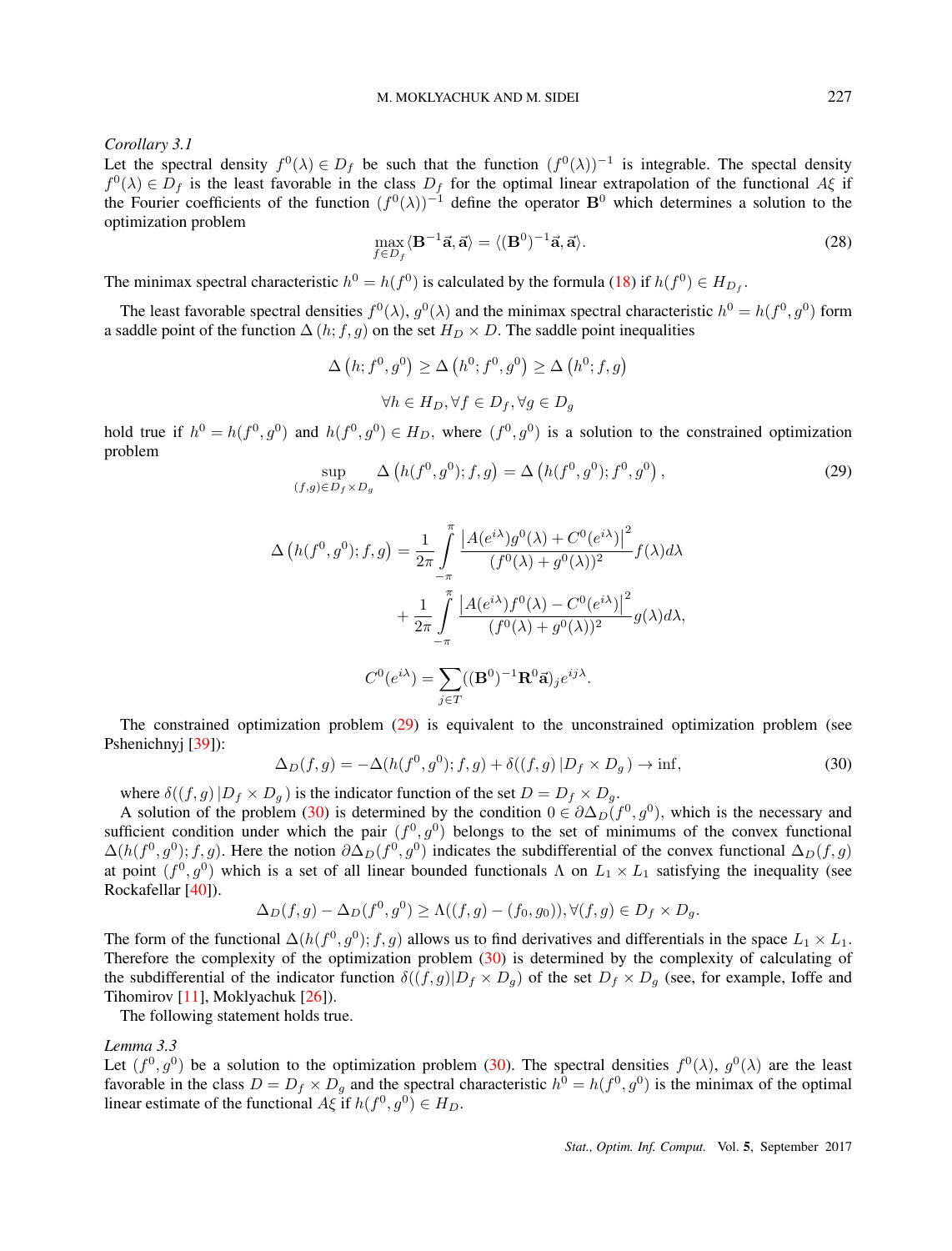## 4. Least favorable spectral densities in the class  $D = D_W \times D_0$

Consider the problem of extrapolation of the functional *Aξ* based on observations of the uncorrelated sequences in the case where spectral densities of the observed sequences belong to the class  $D = D_W \times D_0$ , where

$$
D_W = \left\{ f(\lambda) \middle| \frac{1}{2\pi} \int_{-\pi}^{\pi} f(\lambda) \cos(w\lambda) d\lambda = r_w, w = 0, 1, ..., W \right\},
$$
  

$$
D_0 = \left\{ g(\lambda) \middle| \frac{1}{2\pi} \int_{-\pi}^{\pi} g(\lambda) d\lambda \le P_1 \right\}.
$$

Suppose that the sequence  $\{r_w, w = 0, 1, \ldots, W\}$  is strictly positive. In this case the problem of moments has infinite many solutions and the set  $D_W$  contains infinite number of densities (see Krein and Nudelman [16]).

Let the densities  $f^0(\lambda) \in D_W$ ,  $g^0(\lambda) \in D_0$  and let the functions defined by formulas

$$
h_f(f^0, g^0) = \frac{|A(e^{i\lambda})g^0(\lambda) + C^0(e^{i\lambda})|^2}{(f^0(\lambda) + g^0(\lambda))^2},
$$
\n(31)

$$
h_g(f^0, g^0) = \frac{|A(e^{i\lambda})f^0(\lambda) - C^0(e^{i\lambda})|^2}{(f^0(\lambda) + g^0(\lambda))^2},
$$
\n(32)

be bounded. In this case the linear functional

$$
\Delta(h(f^{0}, g^{0}); f, g) = \frac{1}{2\pi} \int_{-\pi}^{\pi} h_{f}(f^{0}, g^{0}) f(\lambda) d\lambda + \frac{1}{2\pi} \int_{-\pi}^{\pi} h_{g}(f^{0}, g^{0}) g(\lambda) d\lambda
$$

is continuous and bounded in the space  $L_1 \times L_1$ . We can use the method of Lagrange multipliers to solve the optimization problem (29) and find equations which the least favorable densities satisfy (see Pshenichnyj [39], Moklyachuk [26])

$$
\left| A(e^{i\lambda}) g_0(\lambda) + C^0(e^{i\lambda}) \right| = \left( \sum_{w=0}^W \psi_w \cos(w\lambda) \right) \left( f^0(\lambda) + g^0(\lambda) \right),\tag{33}
$$

$$
\left| A(e^{i\lambda}) f_0(\lambda) - C^0(e^{i\lambda}) \right| = \alpha(f^0(\lambda) + g^0(\lambda)),\tag{34}
$$

where constants  $\psi_w \geq 0, \alpha \geq 0$ .

#### *Theorem 4.1*

Let the spectral densities  $f^0(\lambda) \in D_W$ ,  $g^0(\lambda) \in D_0$  be such that the minimality condition (12) holds true. Let the functions defined by (31), (32) be bounded. Then the functions  $f^0(\lambda)$ ,  $g^0(\lambda)$  determined by equations (33), (34) are the least favorable spectral densities in the class  $D_W \times D_0$  if they determine a solution to optimization problem (27). The function  $h(f^0, g^0)$  determined by formula (13) is the minimax spectral characteristic of the optimal estimate of the functional *Aξ*.

## *Theorem 4.2*

Let the spectral densities  $f^0(\lambda) \in D_0$ ,  $g^0(\lambda) \in D_0$  be such that the minimality condition (12) holds true and functions defined by (31), (32) be bounded. Then functions  $f^0(\lambda)$ ,  $g^0(\lambda)$  determined from the following equations

$$
\left| A(e^{i\lambda})g^{0}(\lambda) + C^{0}(e^{i\lambda}) \right| = \alpha_1(f^{0}(\lambda) + g^{0}(\lambda)),\tag{35}
$$

$$
\left| A(e^{i\lambda}) f^{0}(\lambda) - C^{0}(e^{i\lambda}) \right| = \alpha_{2}(f^{0}(\lambda) + g^{0}(\lambda)), \tag{36}
$$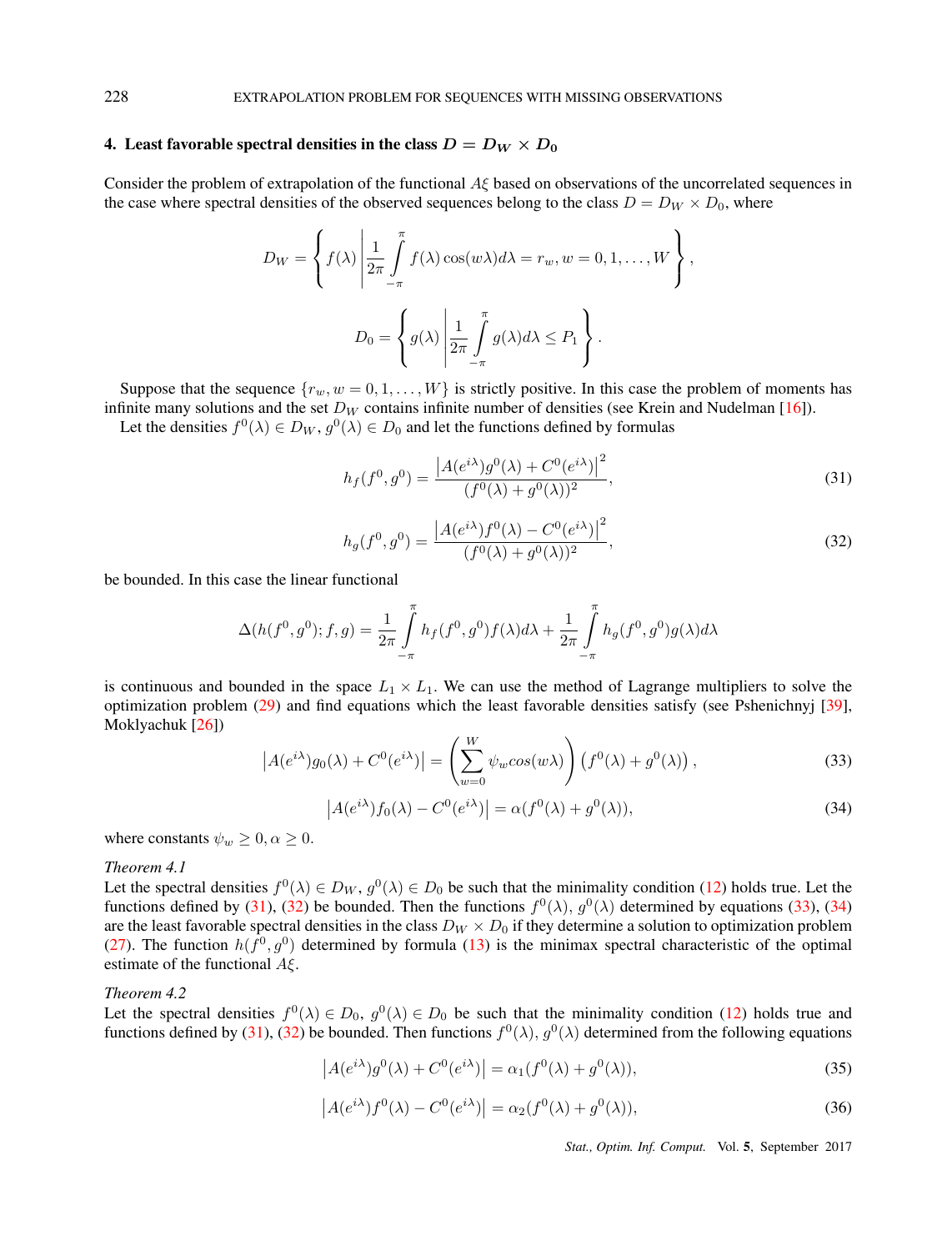$\alpha_1 \geq 0$ ,  $\alpha_2 \geq 0$ , are the least favorable densities in the class  $D_0 \times D_0$ , if they determine a solution to the optimization problem (27). Note that  $\alpha_1 \neq 0$ , if  $\frac{1}{2\pi} \int_{0}^{\pi}$ *−π*  $f^{0}(\lambda)d\lambda = P_1$ , and  $\alpha_2 \neq 0$ , if  $\frac{1}{2\pi} \int_{0}^{\pi}$ *−π*  $g^0(\lambda)d\lambda = P_1$ . The function  $h(f^0, g^0)$  calculated by formula (13) is the minimax spectral characteristic of the optimal estimate of the functional *Aξ*.

#### *Corollary 4.1*

Suppose that the density  $f(\lambda)$  is known, and the density  $g^0(\lambda) \in D_0$ . Let the function  $f(\lambda) + g^0(\lambda)$  satisfy the minimality condition (12) and let the function  $h_g(f, g^0)$  determined by (32) be bounded. The spectral density  $g^0(\lambda)$  is the least favorable in the class  $D_0$  for the optimal linear extrapolation of the functional *Aξ* if

$$
g^{0}(\lambda) = \max \left\{ 0, \alpha^{-1} \left| A(e^{i\lambda}) f(\lambda) - C^{0}(e^{i\lambda}) \right| - f(\lambda) \right\},\
$$

and the pair  $(f(\lambda), g^0(\lambda))$  determines a solution to the optimization problem (27). The minimax spectral characteristic  $h(f, g^0)$  of the optimal linear estimate of the functional  $A\xi$  is calculated by the formula (13).

## *Corollary 4.2*

Let the density  $g(\lambda)$  be known and let  $f^0(\lambda) \in D_W$ . Suppose the function  $f^0(\lambda) + g(\lambda)$  satisfies the minimality condition (12) and the function  $h_f(f^0, g)$  defined by (31) is bounded. The spectral density  $f^0(\lambda)$  is the least favorable in the class *D<sup>W</sup>* for the optimal linear extrapolation of the functional *Aξ* if

$$
f^{0}(\lambda) = \frac{|A(e^{i\lambda})g(\lambda) + C^{0}(e^{i\lambda})|}{\sum_{w=0}^{W} \psi_{w} \cos(w\lambda)} - g(\lambda),
$$

and the pair  $(f^0(\lambda), g(\lambda))$  determines a solution to the optimization problem (27). The function  $h(f^0, g)$  calculated by (13) is the minimax spectral characteristic of the optimal linear estimate of the functional *Aξ*.

#### *Corollary 4.3*

Let the density  $g(\lambda)$  be known and  $f^0(\lambda) \in D_0$ . Let the function  $f^0(\lambda) + g(\lambda)$  satisfy the minimality condition (12) and let the function  $h_f(f^0, g)$  defined by (31) be bounded. The spectral density  $f^0(\lambda)$  is the least favorable in the class  $D_0$  if it is of the form

$$
f^{0}(\lambda) = \max \left\{ 0, \alpha^{-1} \left| A(e^{i\lambda}) g(\lambda) + C^{0}(e^{i\lambda}) \right| - g(\lambda) \right\},\
$$

and the pair  $(f^0(\lambda), g(\lambda))$  determines a solution to the optimization problem (27). The function  $h(f^0, g)$  calculated by (13) is the minimax spectral characteristic of the optimal linear estimate of the functional *Aξ*.

#### *Corollary 4.4*

Let the sequence  $f(\lambda)$  be known and the spectral density  $g^0(\lambda) \in D_W$ . Suppose that the function  $f(\lambda) + g^0(\lambda)$ satisfies the minimality condition (12) and the function  $h_g(f, g_0)$  defined by (32) is bounded. The spectral density  $g^0(\lambda)$  is the least favorable in the class  $D_W$  if

$$
g^{0}(\lambda) = \frac{|A(e^{i\lambda})f(\lambda) - C^{0}(e^{i\lambda})|}{\sum_{w=0}^{W} \psi_{w} \cos(w\lambda)} - f(\lambda),
$$

and the pair  $(f(\lambda), g^0(\lambda))$  determines a solution to the optimization problem (27). The function  $h(f, g^0)$  calculated by (13) is the minimax spectral characteristic of the optimal linear estimate of the functional *Aξ*.

Consider the case where stationary sequence is observed without noise,  $g(\lambda) = 0$ . We obtain the following corollaries.

#### *Corollary 4.5*

Let the spectral density  $f^0(\lambda) \in D_0$  and satisfy the minimality condition (20). The spectral density  $f^0(\lambda)$  is the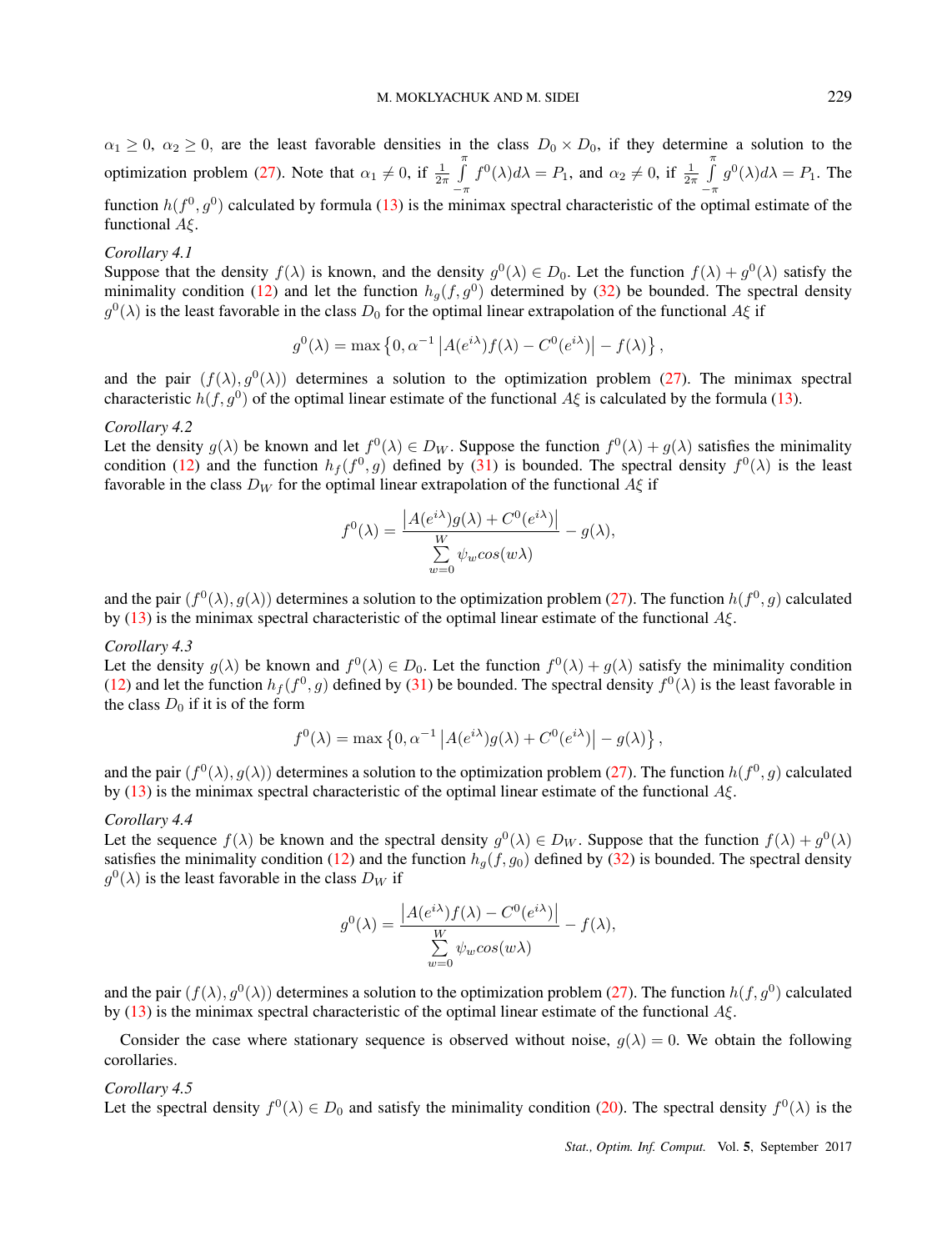least favorable in the class  $D_0$  for the optimal extrapolation of the functional  $A\xi$  if

$$
f^{0}(\lambda) = \alpha^{-1} |C^{0}(e^{i\lambda})|,
$$

and  $f^0(\lambda)$  determines a solution to the optimization problem (28). The function  $h(f^0)$  calculated by (18) is the minimax spectral characteristic of the optimal linear estimate of the functional *Aξ*.

#### *Corollary 4.6*

Let the density  $f^0(\lambda) \in D_W$  and satisfy the minimality condition (20). The spectral density  $f^0(\lambda)$  is the least favorable in the class  $D_W$  for the optimal extrapolation of the functional  $A\xi$  if

$$
f^{0}(\lambda) = \frac{|C^{0}(e^{i\lambda})|}{\sum_{w=0}^{W} \psi_{w} \cos(w\lambda)},
$$

and  $f^0(\lambda)$  determines a solution to the optimization problem (28). The function  $h(f^0)$  calculated by (18) is the minimax spectral characteristic of the optimal linear estimate of the functional *Aξ*.

## 5. Least favorable spectral densities in the class  $D = D_v^u \times D_{\varepsilon}$

Consider the problem of extrapolation of the functional *Aξ* based on observations of the uncorrelated sequences in the case where spectral densities of the observed sequences belong to the class  $D = D_v^u \times D_{\varepsilon}$ ,

$$
D_v^u = \left\{ f(\lambda) \middle| v(\lambda) \le f(\lambda) \le u(\lambda), \frac{1}{2\pi} \int_{-\pi}^{\pi} f(\lambda) d\lambda \le P_1 \right\},
$$
  

$$
D_{\varepsilon} = \left\{ g(\lambda) \middle| g(\lambda) = (1 - \varepsilon) g_1(\lambda) + \varepsilon w(\lambda), \frac{1}{2\pi} \int_{-\pi}^{\pi} g(\lambda) d\lambda \le P_2 \right\},
$$

where spectral densities  $u(\lambda)$ ,  $v(\lambda)$ ,  $g_1(\lambda)$  are known and fixed, densities  $u(\lambda)$  and  $v(\lambda)$  are bounded. The class  $D_v^u$ describes the "strip" model of stochastic sequences, while the class *D<sup>ε</sup>* describes the "*ε* - contamination" model of stochastic sequences.

Suppose that the functions  $f^0(\lambda) \in D_v^u$ ,  $g^0(\lambda) \in D_{\varepsilon}$  determine bounded functions  $h_f(f^0, g^0)$ ,  $h_g(f^0, g^0)$  by formulas (31), (32). It follows from the condition  $0 \in \partial \Delta_D(f_0, g_0)$  that the least favorable spectral densities satisfy equations

$$
\left| A(e^{i\lambda})g^{0}(\lambda) + C^{0}(e^{i\lambda}) \right| = (f^{0}(\lambda) + g^{0}(\lambda))(\gamma_{1}(\lambda) + \gamma_{2}(\lambda) + \alpha_{1}^{-1}), \tag{37}
$$

$$
\left| A(e^{i\lambda}) f^0(\lambda) - C^0(e^{i\lambda}) \right| = (f^0(\lambda) + g^0(\lambda))(\varphi(\lambda) + \alpha_2^{-1}),\tag{38}
$$

where  $\gamma_1 \leq 0$  and  $\gamma_1 = 0$  if  $f^0(\lambda) \geq v(\lambda)$ ;  $\gamma_2 \geq 0$  and  $\gamma_2 = 0$  if  $f^0(\lambda) \leq u(\lambda)$ ;  $\varphi(\lambda) \leq 0$  and  $\varphi(\lambda) = 0$  if  $g^0(\lambda) \geq$  $(1 - \varepsilon)g_1(\lambda)$ .

Hence the following theorem holds true.

#### *Theorem 5.1*

Suppose that the spectral densities  $f^0(\lambda) \in D_v^u$ ,  $g^0(\lambda) \in D_\varepsilon$  are such that the minimality condition (12) holds true. Let the functions determined by formulas (31), (32) be bounded. Then the functions  $f^0(\lambda)$ ,  $g^0(\lambda)$  determined by (37), (38) are the least favorable densities in the class  $D_v^u \times D_\varepsilon$  if they determine a solution to the optimization problem (27). The function  $h(f^0, g^0)$  calculated by (13) is the minimax spectral characteristic of the optimal linear estimate of the functional *Aξ*.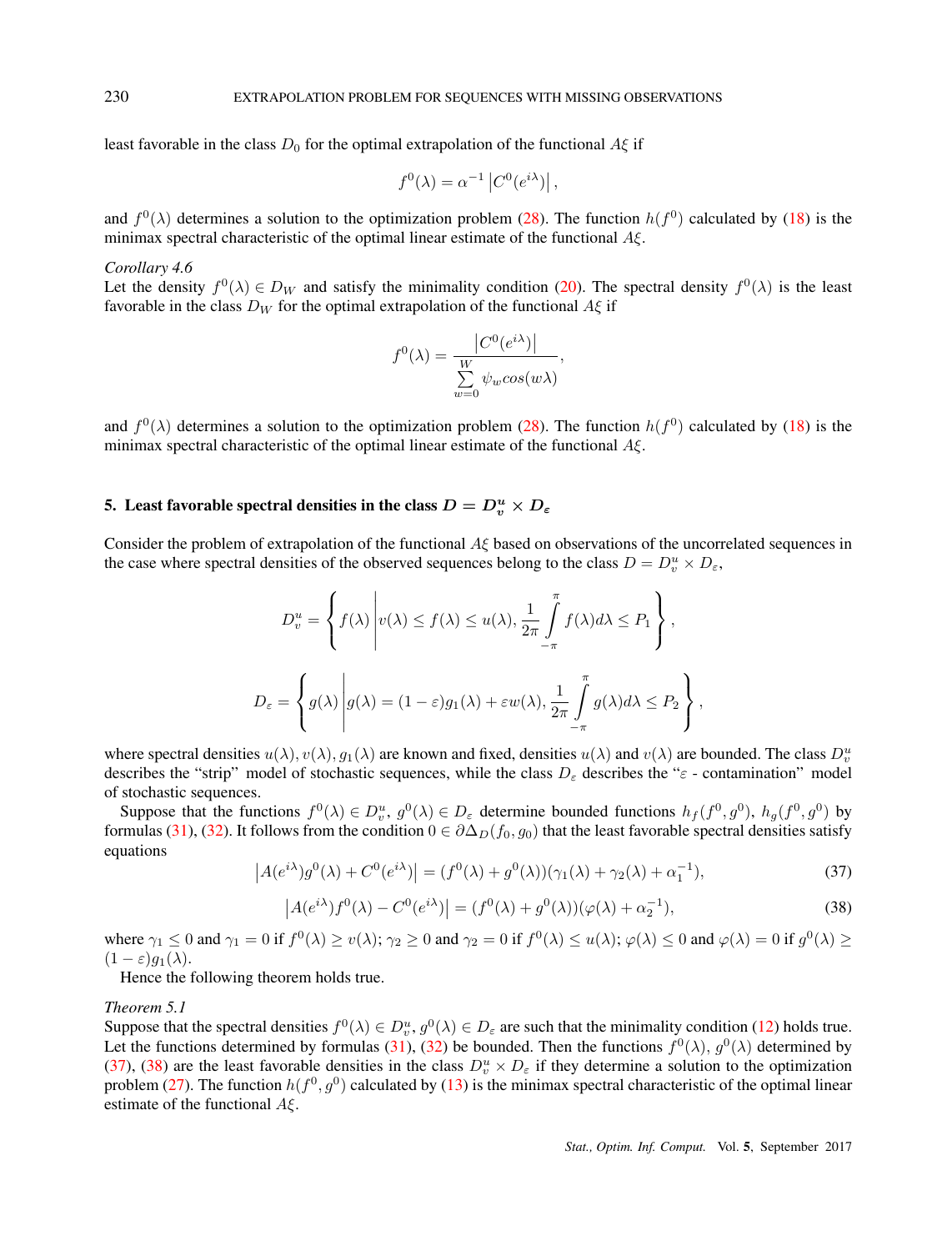*Corollary 5.1*

Suppose that we know the form of spectral density  $f(\lambda)$  and spectral density  $g^0(\lambda) \in D_\varepsilon$ . Let the function  $f(\lambda) + g^0(\lambda)$  satisfy the minimality condition (12) and function  $h_g(f, g^0)$  determined by (32) be bounded. The spectral density *g* 0 (*λ*) is the least favorable in the class *D<sup>ε</sup>* for the optimal linear extrapolation of the functional *Aξ* if

$$
g^{0}(\lambda) = \max \left\{ (1 - \varepsilon) g_{1}(\lambda), f_{1}(\lambda) \right\},
$$
  

$$
f_{1}(\lambda) = \alpha_{2} |A(e^{i\lambda}) f(\lambda) - C^{0}(e^{i\lambda})| - f(\lambda),
$$

and the pair  $(f(\lambda), g^0(\lambda))$  determines a solution to the optimization problem (27). The minimax spectral characteristic of the optimal linear estimate of the functional  $A\xi$  is determined by (13).

#### *Corollary 5.2*

Let the spectral density  $g(\lambda)$  be known and the spectral density  $f^0(\lambda) \in D_v^u$ . Suppose that the function  $f^0(\lambda)$  +  $g(\lambda)$  satisfies the minimality condition (12) and the function  $h_f(f^0, g)$  determined by (31) is bounded. The spectral density  $f^0(\lambda)$  is the least favorable in the class  $D_v^u$  if

$$
f^{0}(\lambda) = \min \left\{ \max \left\{ \alpha_{1} \left| A(e^{i\lambda})g(\lambda) + C^{0}(e^{i\lambda}) \right| - g(\lambda), v(\lambda) \right\}, u(\lambda) \right\},\
$$

and the pair  $(f^0(\lambda), g(\lambda))$  determines a solution to the optimization problem (27). The function  $h(f^0, g)$  calculated by (10) is the minimax spectral characteristic of the optimal linear estimate of the functional *Aξ*.

## 6. Least favorable spectral densities in the class  $D = D_{\varepsilon_1}^1 \times D_{\varepsilon_2}$

Consider the problem of minimax extrapolation of the functional *Aξ* based on observations of the uncorrelated sequences in the case where spectral densities of the observed sequences belong to the class  $D_{\varepsilon_1}^1 \times D_{\varepsilon_2}$ ,

$$
D_{\varepsilon_1}^1 = \left\{ f(\lambda) \left| \frac{1}{2\pi} \int\limits_{-\pi}^{\pi} |f(\lambda) - f_1(\lambda)| d\lambda \le \varepsilon_1 \right. \right\},
$$
  

$$
D_{\varepsilon_2} = \left\{ g(\lambda) \left| g(\lambda) = (1 - \varepsilon_2) g_1(\lambda) + \varepsilon_2 w(\lambda), \frac{1}{2\pi} \int\limits_{-\pi}^{\pi} g(\lambda) d\lambda \le P_1 \right. \right\},
$$

where spectral densities  $f_1(\lambda)$ ,  $g_1(\lambda)$  are known and fixed. The class  $D_{\varepsilon_1}^1$  describes the model of " $\varepsilon$ -neighbourhood" in the space  $L_1$  of a given bounded spectral density  $f_1(\lambda)$ .

Suppose that the densities  $f^0(\lambda) \in D^1_{\epsilon_1}$ ,  $g^0(\lambda) \in D_{\epsilon_2}$  determine the bounded functions  $h_f(f^0, g^0)$ ,  $h_g(f^0, g^0)$ by formulas (31), (32). The condition  $0 \in \partial \Delta_D(f_0, g_0)$  determines equations which the least favorable spectral densities satisfy

$$
\left| A(e^{i\lambda})g^{0}(\lambda) + C^{0}(e^{i\lambda}) \right| = (f^{0}(\lambda) + g^{0}(\lambda))\Psi(\lambda)\alpha_{1},
$$
\n(39)

$$
\left| A(e^{i\lambda}) f^0(\lambda) - C^0(e^{i\lambda}) \right| = (f^0(\lambda) + g^0(\lambda))(\varphi(\lambda) + \alpha_2^{-1}),\tag{40}
$$

where  $|\Psi(\lambda)| \le 1$  and  $\Psi(\lambda) = sign(f_0(\lambda) - f_1(\lambda))$  if  $f_0(\lambda) \ne f_1(\lambda); \alpha_1, \alpha_2$  are constants,  $\varphi(\lambda) \le 0$ , and  $\varphi(\lambda) = 0$ if  $g_0(\lambda) \ge (1 - \varepsilon_2)g_1(\lambda)$ . Equations (39), (40) together with the extremum condition (27) and normality condition

$$
\frac{1}{2\pi} \int_{-\pi}^{\pi} \left| f^{0}(\lambda) - f_{1}(\lambda) \right| d\lambda = \varepsilon_{1},\tag{41}
$$

determine the least favorable spectral densities in the class *D*.

The following theorem and corollaries hold true.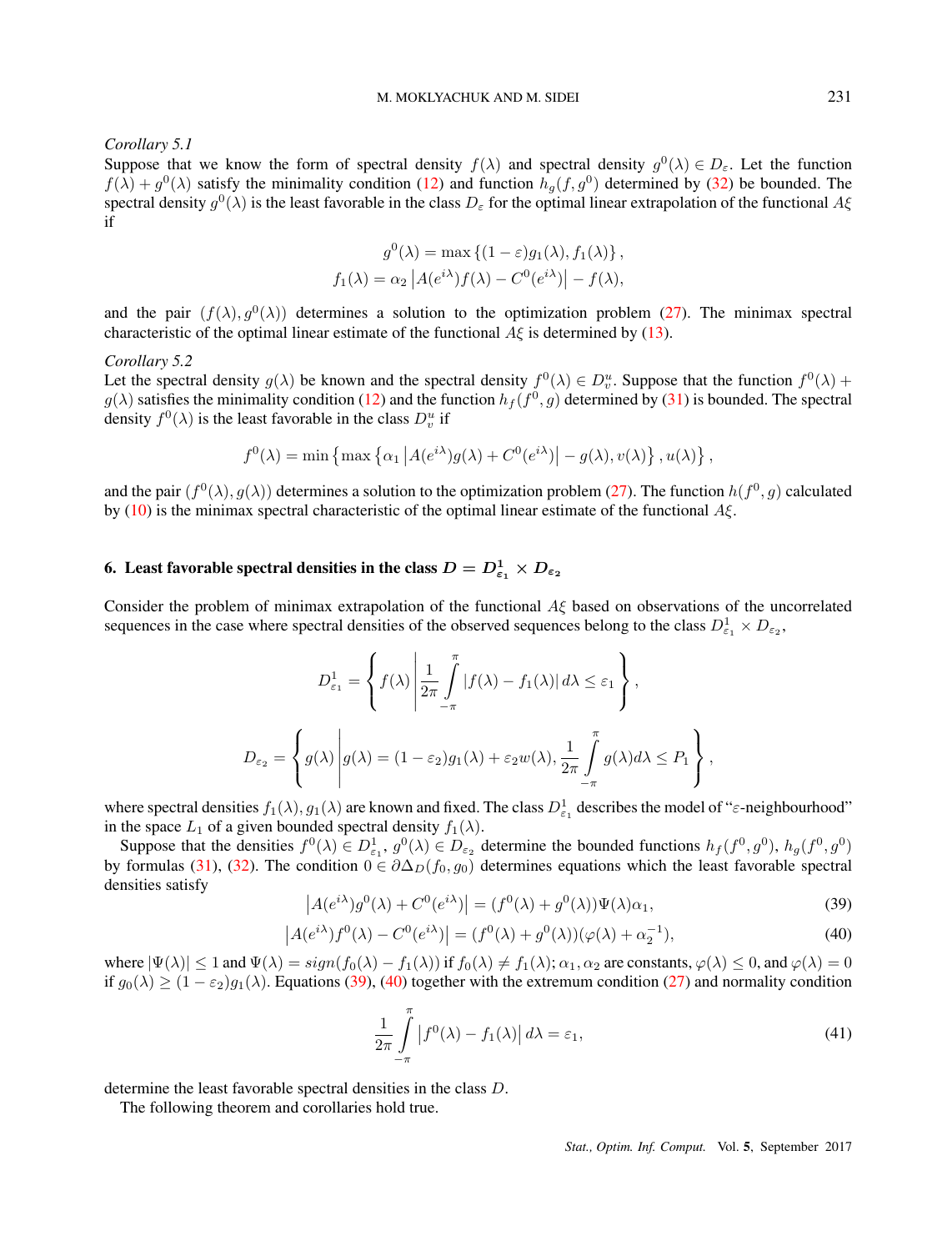#### *Theorem 6.1*

Let the densities  $f^0(\lambda) \in D^1_{\epsilon_1}$ ,  $g^0(\lambda) \in D_{\epsilon_2}$  be such that the minimality condition (12) holds true and functions determined by (31), (32) be bounded. The spectral densities  $f^0(\lambda)$ ,  $g^0(\lambda)$  are the least favorable in the class  $D_{\varepsilon_1}^1 \times D_{\varepsilon_2}$  for the optimal linear extrapolation of the functional *A*ξ if they satisfy equations (39)–(41) and determine a solution to the optimization problem (27). The function  $h(f^0, g^0)$  calculated by the formula (13) is the minimax spectral characteristic of the estimate of the functional *Aξ*.

#### *Corollary 6.1*

Let the density  $g(\lambda)$  be known and the density  $f^0(\lambda) \in D^1_{\epsilon_1}$ . Suppose the function  $f^0(\lambda) + g(\lambda)$  satisfies the minimality condition (12) and function  $h_f(f^0, g)$  determined by (31) is bounded. The spectral density  $f^0(\lambda)$  is the least favorable in the class  $D_{\varepsilon_1}^1$  if it is of the form

$$
f^{0}(\lambda) = \max \left\{ f_{1}(\lambda), \alpha_{1} \left| A(e^{i\lambda}) g(\lambda) + C^{0}(e^{i\lambda}) \right| - g(\lambda) \right\},\
$$

and the pair  $(f^0(\lambda), g(\lambda))$  determines a solution to the optimization problem (27). The function  $h(f^0, g)$  calculated by the formula (13) is the minimax spectral characteristic of the estimate of the functional *Aξ*.

#### *Corollary 6.2*

Suppose  $f(\lambda)$  is known and the density  $g^0(\lambda) \in D_{\varepsilon_2}$ . Let the function  $f(\lambda) + g^0(\lambda)$  satisfy the minimality condition (12) and the function  $h_g(f, g^0)$  determined by (32) be bounded. The spectral density  $g^0(\lambda)$  is the least favorable in the class  $D_{\varepsilon_2}$  if

$$
g^{0}(\lambda) = \max \left\{ (1 - \varepsilon_{2}) g_{1}(\lambda), \alpha_{2} \left| A(e^{i\lambda}) f(\lambda) - C^{0}(e^{i\lambda}) \right| - f(\lambda) \right\},\
$$

and the pair  $(f(\lambda), g^0(\lambda))$  determines a solution to the optimization problem (27). The function  $h(f, g^0)$  calculated by the formula (13) is the minimax spectral characteristic of the estimate of the functional *Aξ*.

## 7. Conclusions

In the article we propose methods of the mean-square optimal linear extrapolation of functionals which depend on the unknown values of a stationary sequence based on observations of the sequence with noise and missing values. In the case of spectral certainty where the spectral densities of stationary sequences are known we derive formulas for calculating the spectral characteristic and the mean-square error of the estimate of the functional. In the case of spectral uncertainty where certain sets of admissible densities are given we derive relations which determine the least favorable spectral densities and minimax spectral characteristics of the extrapolation.

## REFERENCES

- 1. P. Bondon, *Prediction with incomplete past of a stationary process*, Stochastic Process and their Applications. vol.98, pp. 67-76, 2002.
- 2. P. Bondon, *Influence of missing values on the prediction of a stationary time series*, Journal of Time Series Analysis, vol. 26, no. 4, pp. 519-525, 2005.
- 3. P. J. Brockwell and R. A. Davis, *Time series: Theory and methods (2nd ed.)*, New York: Springer, 1991.
- 4. R. Cheng, A.G. Miamee, M. Pourahmadi, *Some extremal problems in Lp*(*w*), Proc. Am. Math. Soc. vol.126, pp. 2333-2340, 1998.
- 5. J. Franke, *Minimax robust prediction of discrete time series*, Z. Wahrscheinlichkeitstheor. Verw. Gebiete, vol. 68, pp. 337-364, 1985.
- 6. J. Franke and H. V. Poor, *Minimax-robust filtering and finite-length robust predictors*, Robust and Nonlinear Time Series Analysis. Lecture Notes in Statistics, Springer-Verlag, vol. 26, pp. 87-126, 1984.
- 7. F. R. Gantmaher, *Applications of the theory of matrices*, Interscience publishers, inc., New York, 1959.
- 8. I. I. Gikhman and A. V. Skorokhod, *The theory of stochastic processes. I.*, Berlin: Springer, 2004.
- 9. U. Grenander, *A prediction problem in game theory*, Arkiv for Matematik, vol. 3, pp. 371-379, 1957. ¨
- 10. E. J. Hannan, *Multiple time series*, Wiley Series in Probability and Mathematical Statistics. New York etc.: John Wiley & Sons, Inc. XI, 1970.
- 11. A. D. Ioffe, and V. M. Tihomirov, *Theory of extremal problems*, Studies in Mathematics and its Applications, Vol. 6. Amsterdam, New York, Oxford: North-Holland Publishing Company. XII, 1979.
- 12. K. Karhunen, *Über lineare Methoden in der Wahrscheinlichkeitsrechnung*, Annales Academiae Scientiarum Fennicae. Ser. A I, vol. 37, 1947.